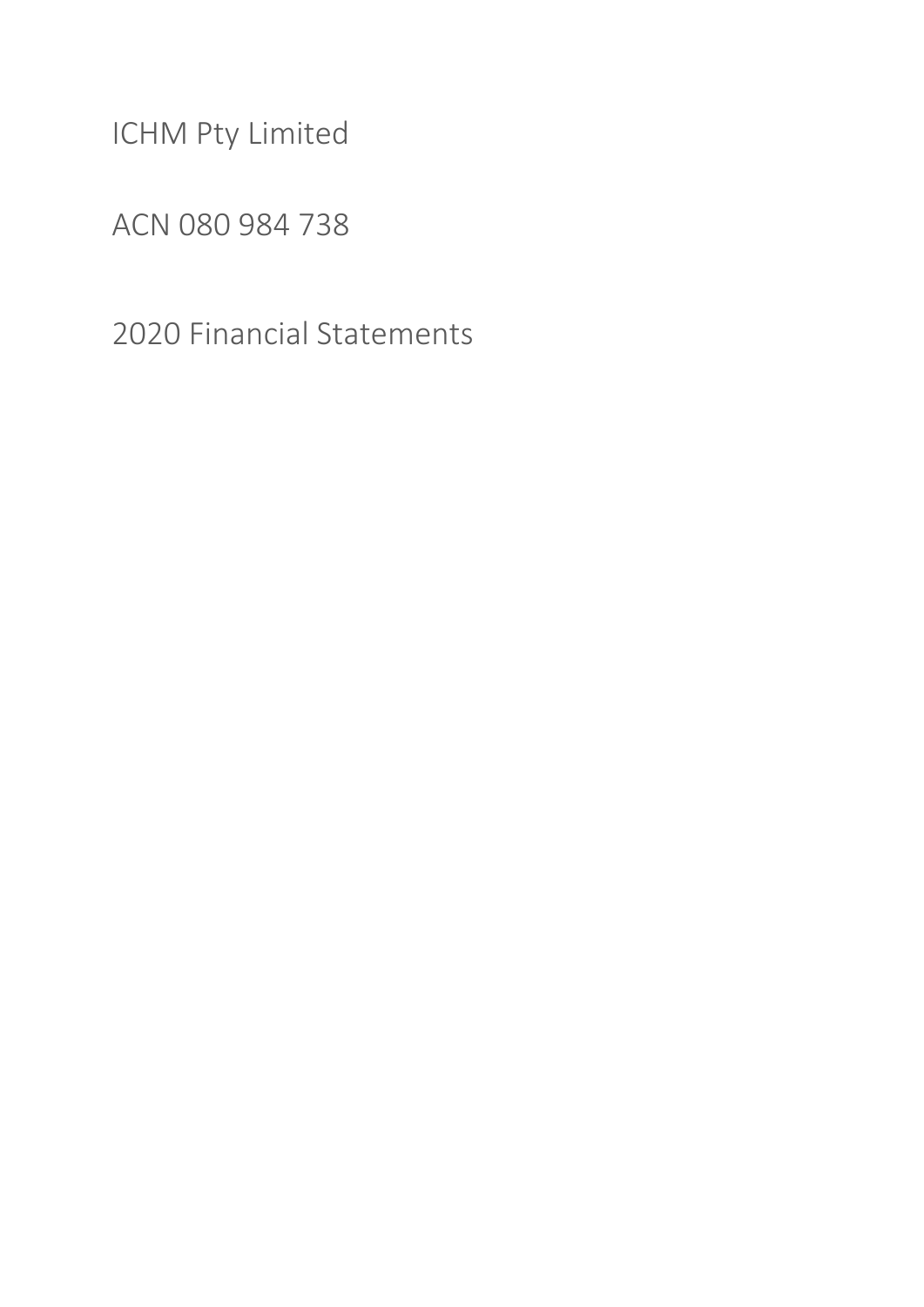# ICHM Pty Limited

# Contents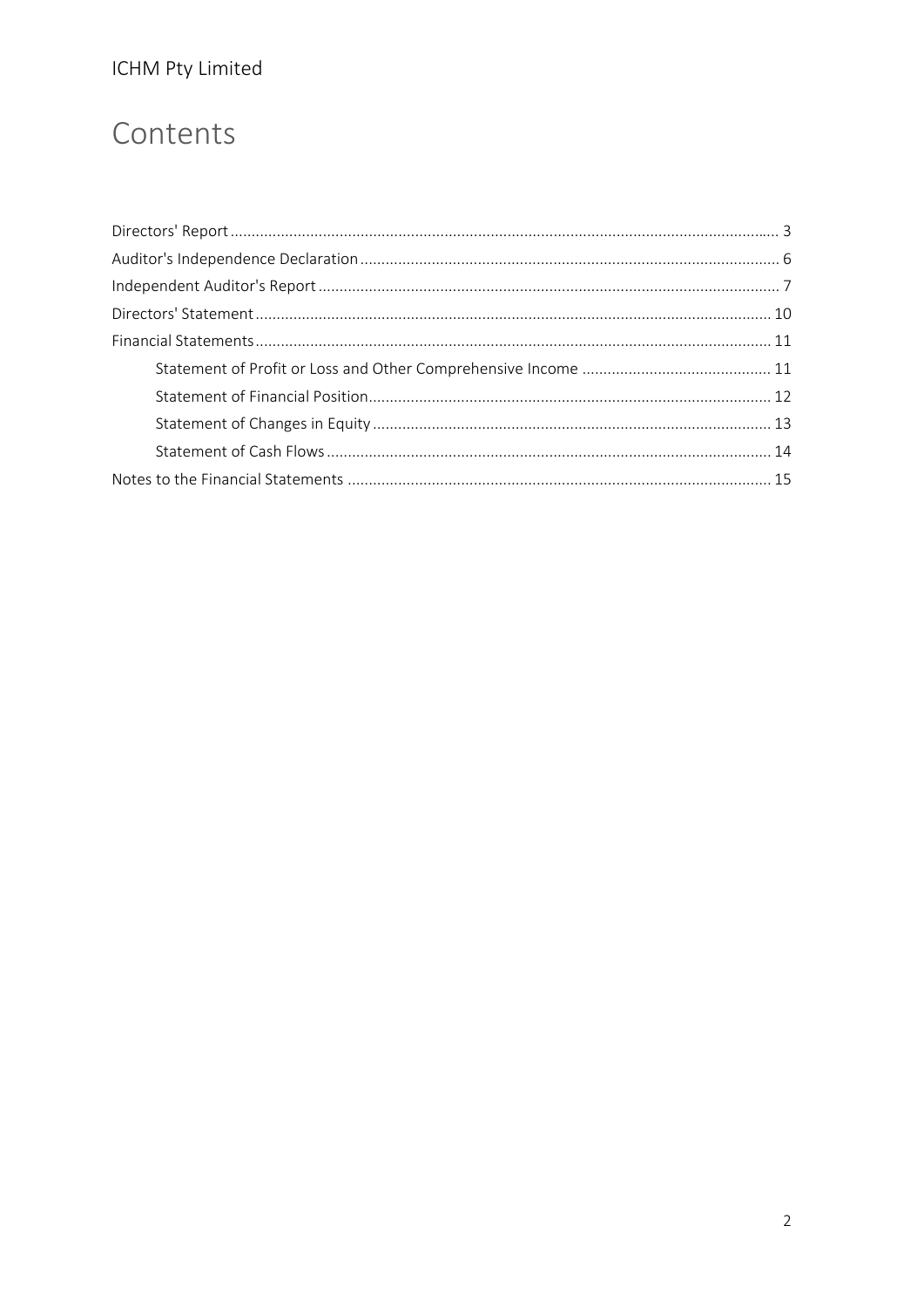# Directors' Report

The Directors of ICHM Pty Limited ("the Company") submit the annual financial report of the Company for the year ended 31 December 2020. In order to comply with the provisions of the *Australian Charities and Not‐for‐profits Commission Act 2012*, the Directors report as follows:

#### **Directors**

The names and qualifications of the Directors of the Company that were in office during the year:

| Mr Richard Ryan AO            | Appointed as a Director on 30 January 2017. Resigned 31<br>January 2020.                                                                    |
|-------------------------------|---------------------------------------------------------------------------------------------------------------------------------------------|
| Ms Bodelle Francis            | Appointed as a director on 23 August 2017. Resigned 9<br>December 2020.                                                                     |
| Mr Scipio Lipman              | Appointed as a director on 05 July 2017. Resigned 14<br>February 2020.                                                                      |
| Professor Simon Maddocks      | Appointed as a Director on 30 January 2017. Resigned 31<br>January 2020.                                                                    |
| Mrs Meredith Parry            | Appointed as an alternate Director on 23 June 2017.<br>Resigned 31 January 2020.                                                            |
| Mrs Denise Von Wald           | Appointed as a Director on 15 February 2018.                                                                                                |
| Mr Kevin Lynch                | Appointed 14 February 2020. Resigned 23 June 2020.                                                                                          |
| Mr Colm Saunders              | Is the Chief Financial Officer at UP Education. Appointed as<br>a Director on 23 April 2020.                                                |
| Mrs Natalie Simmons           | Is the Chief Executive Officer at ICHM Pty Ltd. Appointed as<br>Company Secretary on 3 February 2020 and as a Director<br>on 23 April 2020. |
| Ms Ana Maria Rivera Rebolledo | Appointed 11 August 2020. Resigned 16 February 2021.                                                                                        |

The names of the Directors of the Company that were in office at the date of this report:

| Mr Craig Jones      | Is the CEO - University Partnerships and Australia at UP<br>Education. Appointed as a director on 16 February 2021.                         |
|---------------------|---------------------------------------------------------------------------------------------------------------------------------------------|
| Mr Colm Saunders    | Is the Chief Financial Officer at UP Education. Appointed as a<br>Director on 23 April 2020.                                                |
| Mrs Natalie Simmons | Is the Chief Executive Officer at ICHM Pty Ltd. Appointed as<br>Company Secretary on 3 February 2020 and as a Director<br>on 23 April 2020. |
| Mrs Denise Von Wald | Is the Principal of St Anne's College and a professional<br>director. Appointed as a Director on 15 February 2018.                          |

# Directors' Report (continued)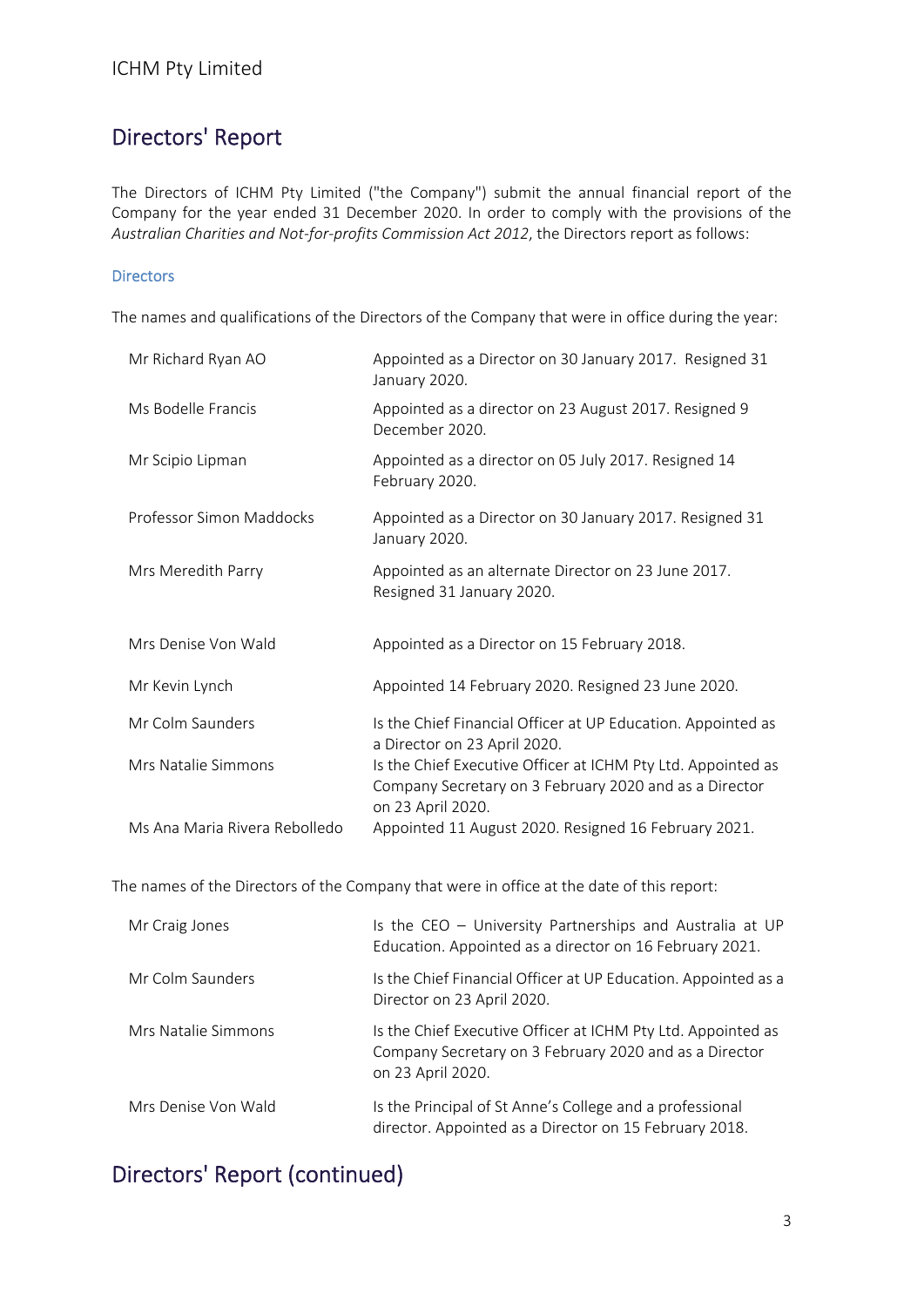#### ICHM Pty Limited

#### Directors' Meetings

The following table sets out the number of Directors' meetings held during the financial year and the number of meetings attended by each Director (while they were a Director). During the year four Directors' meetings were held.

|                               |                                                           | No. of<br><b>Meetings</b><br>held while<br>in office | No. of<br><b>Meetings</b><br>attended |
|-------------------------------|-----------------------------------------------------------|------------------------------------------------------|---------------------------------------|
| Mr Richard Ryan AO            | Resigned 31 January 2020                                  | 0                                                    | ∩                                     |
| Mr Scipio Lipman              | Resigned 14 February 2020                                 | Ω                                                    | 0                                     |
| Professor Simon Maddocks      | Resigned 31 January 2020                                  | O                                                    | $\Omega$                              |
| Mrs Meredith Parry            | Resigned 31 January 2020 (Alternate Director)             | 0                                                    | 0                                     |
| Ms Bodelle Francis            | Resigned 9 December 2020                                  | 3                                                    | $\mathbf{1}$                          |
| Mr Kevin Lynch                | Appointed 14 February 2020 and resigned 23<br>June 2020   | $\mathfrak{D}$                                       | $\mathfrak{D}$                        |
| Ms Ana Maria Rivera Rebolledo | Appointed 11 August 2020 and resigned 16<br>February 2021 | C                                                    | $\overline{2}$                        |
| Mr Colm Saunders              | Appointed 23 April 2020                                   | 4                                                    | 4                                     |
| Mrs Natalie Simmons           | Appointed 23 April 2020                                   | 4                                                    | 4                                     |
| Mrs Denise von Wald           | Appointed 15 February 2018                                |                                                      |                                       |

#### Principal Activities

The principal activity of the Company during the year was to provide hospitality education to students.

#### Changes in state of affairs

In December 2019, CDU Amenities Limited executed a share sale agreement to sell 100% ownership of shares in ICHM Pty Ltd to UP Education Australia Pty Ltd. The transfer of ownership occurred on 14 February 2020.

ICHM Pty Ltd repaid the \$400,000 loan from Gerald Lipman on 30 January 2020 and the \$150,000 loan from Charles Darwin University on 28 January 2020.

ICHM's semester 1 in 2020 commenced prior to international travel restrictions which meant that student numbers were not impacted. In response to COVID‐19 the Company implemented an alternate operational approach to deliver tuition and support to students online. As a result, there was not a financial impact in semester 1 of 2020. A larger cohort of students continued their studies either on campus or online rather than undertaking industry placement in semester 2 2020. As a result the financial result for the 2020 financial year was in excess of budget.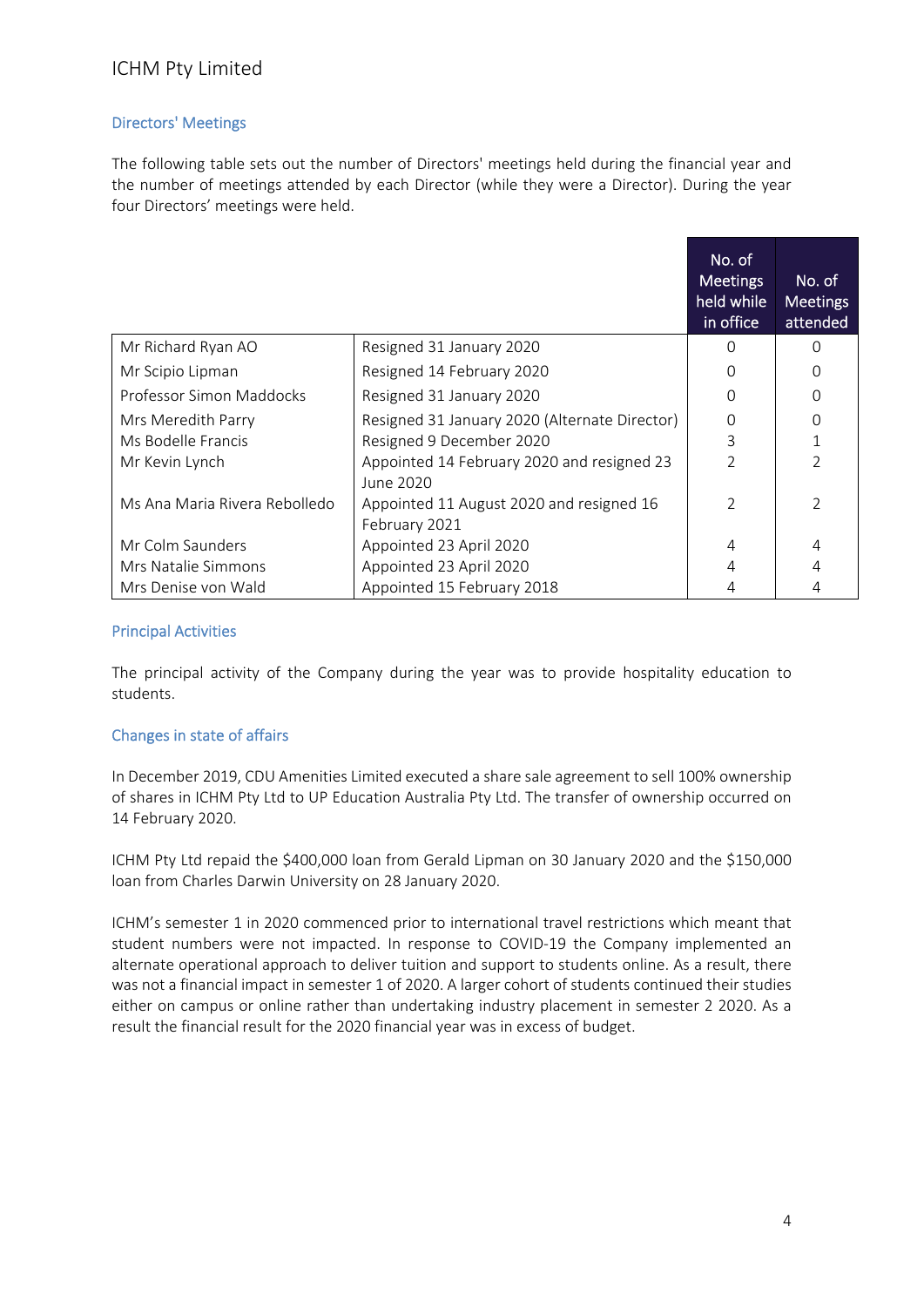# Directors' Report (continued)

#### Subsequent Events

International travel restriction in place in relation to COVID‐19 have resulted in a lower than expected intake of new students into semester 1 2021. ICHM does not expect international students to be exempted from the international travel restrictions in 2021 and as a result expects the semester 2 2021 intake to be lower than budget. In response to the financial impact of reduced new student numbers ICHM has implemented a restructure which includes transferring responsibility for some functions to the UP Education Group Shared Services Division and other staff reductions in line with lower student numbers.

#### Dividends

There were no dividends or distributions recommended or declared for payment to members during the year.

#### Auditor's Independence Declaration

A copy of the Auditor's Independence Declaration as required under s.60‐40 of the *Australian Charities and Not‐for‐profits Commission Act 2012* is included in page 6 of this financial report.

#### Rounding Off

The Financial Statements have been rounded off to the nearest dollar.

This Directors' Report is signed in accordance with a resolution of the Board of Directors.

On behalf of the Directors.

............................................

Mr Colm Saunders Director Auckland, New Zealand Date: 5 July 2021

............................................

Mrs Natalie Simmons Director Adelaide Date: 5 July 2021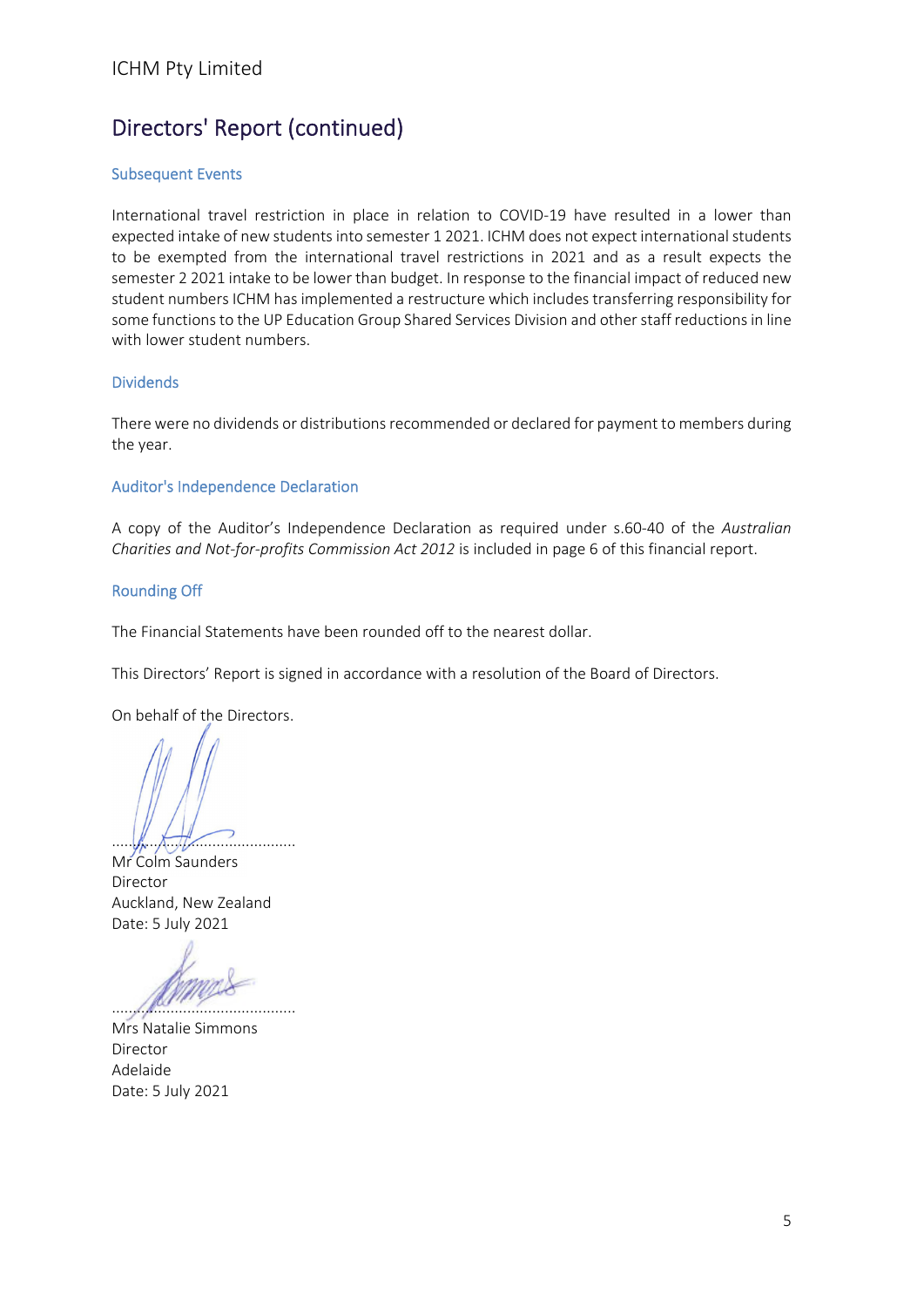

# Auditor's Independence Declaration under subdivision 60-C section 60-40 of Australian Charities and Not-for-profits Commission Act 2012

#### To the Directors of ICHM Pty Limited

I declare that, to the best of my knowledge and belief, in relation to the audit for the financial year ended 31 December 2020 there have been:

- i. no contraventions of the auditor independence requirements as set out in the Australian Charities and Not-for-profits Commission Act 2012 in relation to the audit; and
- ii. no contraventions of any applicable code of professional conduct in relation to the audit.

*PAR\_SIG\_01 PAR\_NAM\_01 PAR\_POS\_01 PAR\_DAT\_01 PAR\_CIT\_01*

KPMG Neil Ediriweera Partner

Adelaide

5 July 2021

©2021 KPMG, an Australian partnership and a member firm of the KPMG global organisation of independent member firms affiliated with KPMG International Limited, a private English company limited by guarantee. All rights reserved. The KPMG name and logo are trademarks used under license by the independent member firms of the KPMG global organisation. Liability limited by a scheme approved under Professional Standards Legislation.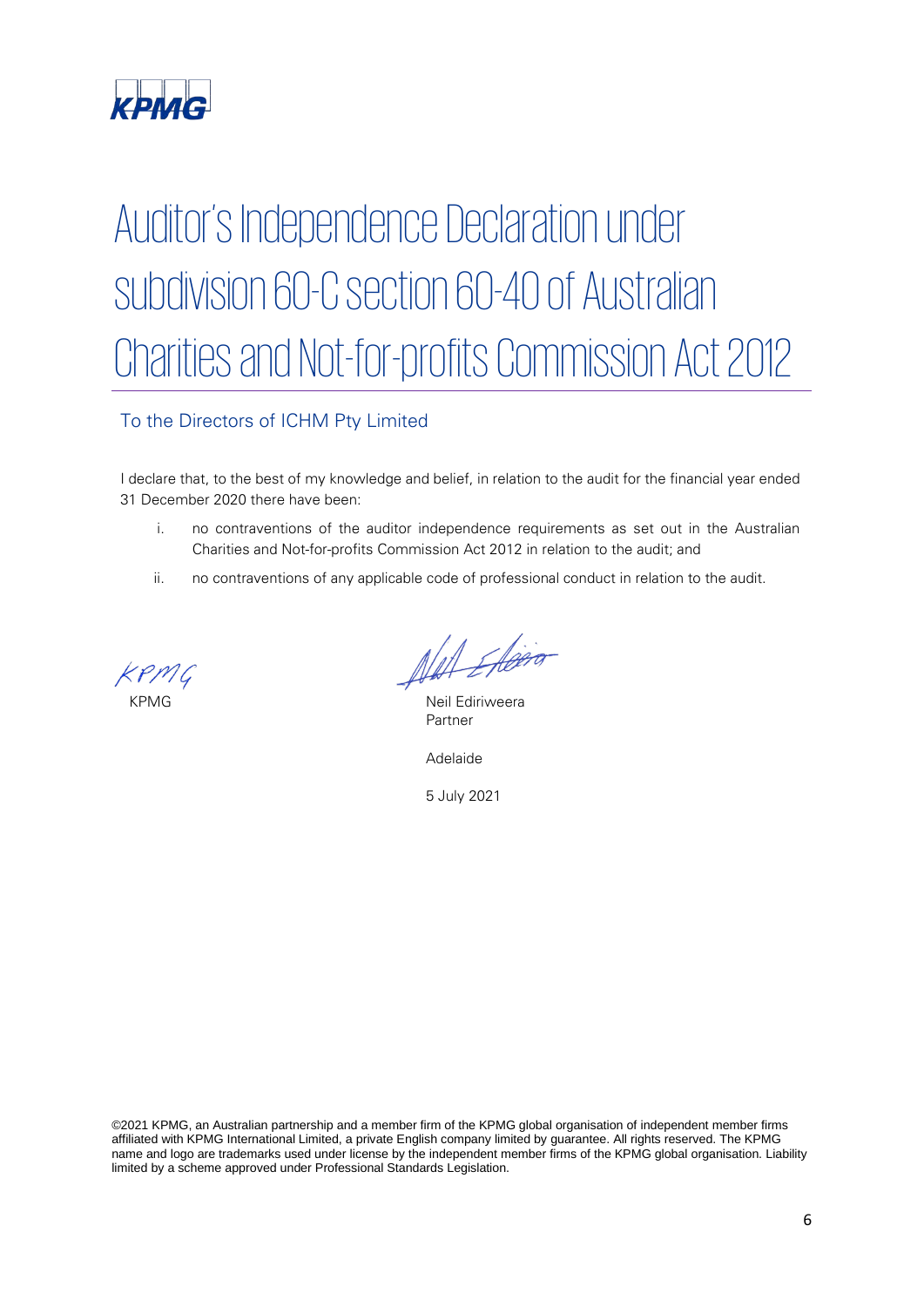

# Independent Auditor's Report

#### To the Shareholder of ICHM Pty Limited

#### **Opinion**

We have audited the **Financial Report**, of ICHM Pty Limited (the Company).

In our opinion, the accompanying Financial Report of the Company is in accordance with Division 60 of the Australian Charities and Not-for-profits Commission (ACNC) Act 2012 including:

- i. giving a true and fair view of the Company's financial position as at 31 December 2020, and of its financial performance and its cash flows for the year ended on that date; and
- complying with Australian Accounting Standards Reduced Disclosure Requirements and Division 60 of the Australian Charities and Not-for-profits Commission Regulation 2013.

The **Financial Report** comprises:

- i. Statement of Financial Position as at 31 December 2020.
- ii. Statement of Profit or Loss and Other Comprehensive Income, Statement of Changes in Equity, and Statement of Cash Flows for the year then ended.
- iii. Notes including a summary of significant accounting policies.
- iv. Directors' Statement of the Company.

#### **Basis for opinion**

We conducted our audit in accordance with Australian Auditing Standards. We believe that the audit evidence we have obtained is sufficient and appropriate to provide a basis for our opinion.

Our responsibilities under those standards are further described in the Auditor's responsibilities for the audit of the Financial Report section of our report.

We are independent of the Company in accordance with the auditor independence requirements of the ACNC Act 2012 and the ethical requirements of the Accounting Professional and Ethical Standards Board's APES 110 Code of Ethics for Professional Accountants (including Independence Standards) (the Code) that are relevant to our audit of the Financial Report in Australia. We have fulfilled our other ethical responsibilities in accordance with the Code.

#### **Emphasis of matter – Restatement of comparative balances**

We draw attention to Note 31 to the financial statements, which states that the amounts reported in the previously issued 31 December 2019 Financial Report have been restated and disclosed as comparatives in this financial report. Our opinion is not modified in respect of this matter.

The Financial Report of the Company for the year ended 31 December 2019 was audited by another auditor who issued an unmodified opinion on that financial report on 18 June 2020.

©2021 KPMG, an Australian partnership and a member firm of the KPMG global organisation of independent member firms affiliated with KPMG International Limited, a private English company limited by guarantee. All rights reserved. The KPMG name and logo are trademarks used under license by the independent member firms of the KPMG global organisation. Liability limited by a scheme approved under Professional Standards Legislation.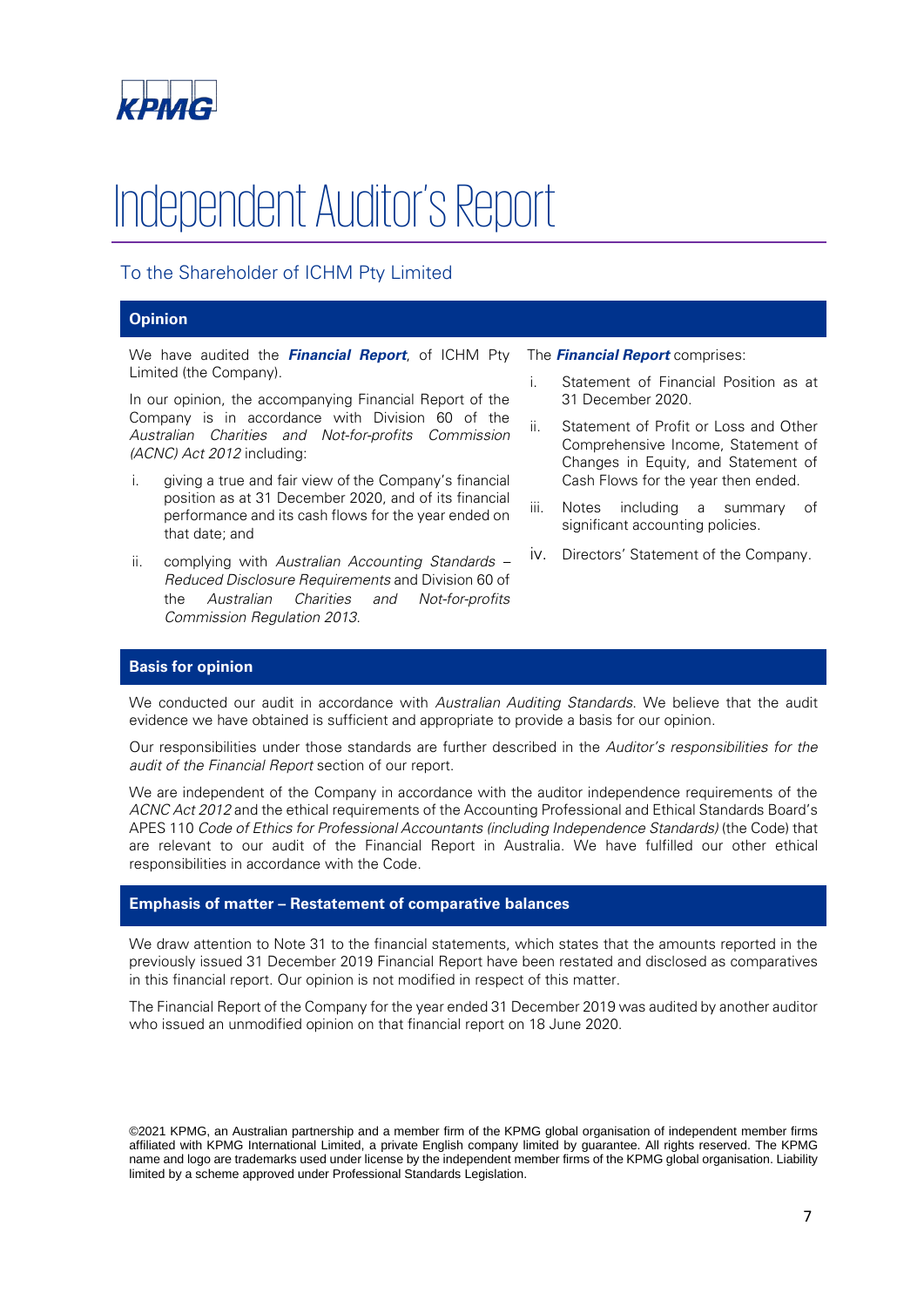

#### **Other information**

Other Information is financial and non-financial information in ICHM Pty Limited's annual reporting which is provided in addition to the Financial Report and the Auditor's Report. The Directors are responsible for the Other Information.

Our opinion on the Financial Report does not cover the Other Information and, accordingly, we do not express an audit opinion or any form of assurance conclusion thereon.

In connection with our audit of the Financial Report, our responsibility is to read the Other Information. In doing so, we consider whether the Other Information is materially inconsistent with the Financial Report or our knowledge obtained in the audit, or otherwise appears to be materially misstated.

We are required to report if we conclude that there is a material misstatement of this Other Information, and based on the work we have performed on the Other Information that we obtained prior to the date of this Auditor's Report we have nothing to report.

#### **Responsibilities of the Directors for the Financial Report**

The Directors are responsible for:

- i. Preparing the Financial Report that gives a true and fair view in accordance with Australian Accounting Standards - Reduced Disclosures Requirements and the ACNC.
- ii. Implementing necessary internal control to enable the preparation of a Financial Report that gives a true and fair view and is free from material misstatement, whether due to fraud or error.
- iii. Assessing the Company's ability to continue as a going concern and whether the use of the going concern basis of accounting is appropriate. This includes disclosing, as applicable, matters related to going concern and using the going concern basis of accounting unless they either intend to liquidate the Company or to cease operations or have no realistic alternative but to do so.

#### **Auditor's responsibilities for the audit of the Financial Report**

Our objective is:

- i. to obtain reasonable assurance about whether the Financial Report as a whole is free from material misstatement, whether due to fraud or error; and
- ii. to issue an Auditor's Report that includes our opinion.

Reasonable assurance is a high level of assurance but is not a guarantee that an audit conducted in accordance with Australian Auditing Standards will always detect a material misstatement when it exists.

Misstatements can arise from fraud or error. They are considered material if, individually or in the aggregate, they could reasonably be expected to influence the economic decisions of users taken on the basis of this Financial Report.

As part of an audit in accordance with Australian Auditing Standards, we exercise professional judgement and maintain professional scepticism throughout the audit.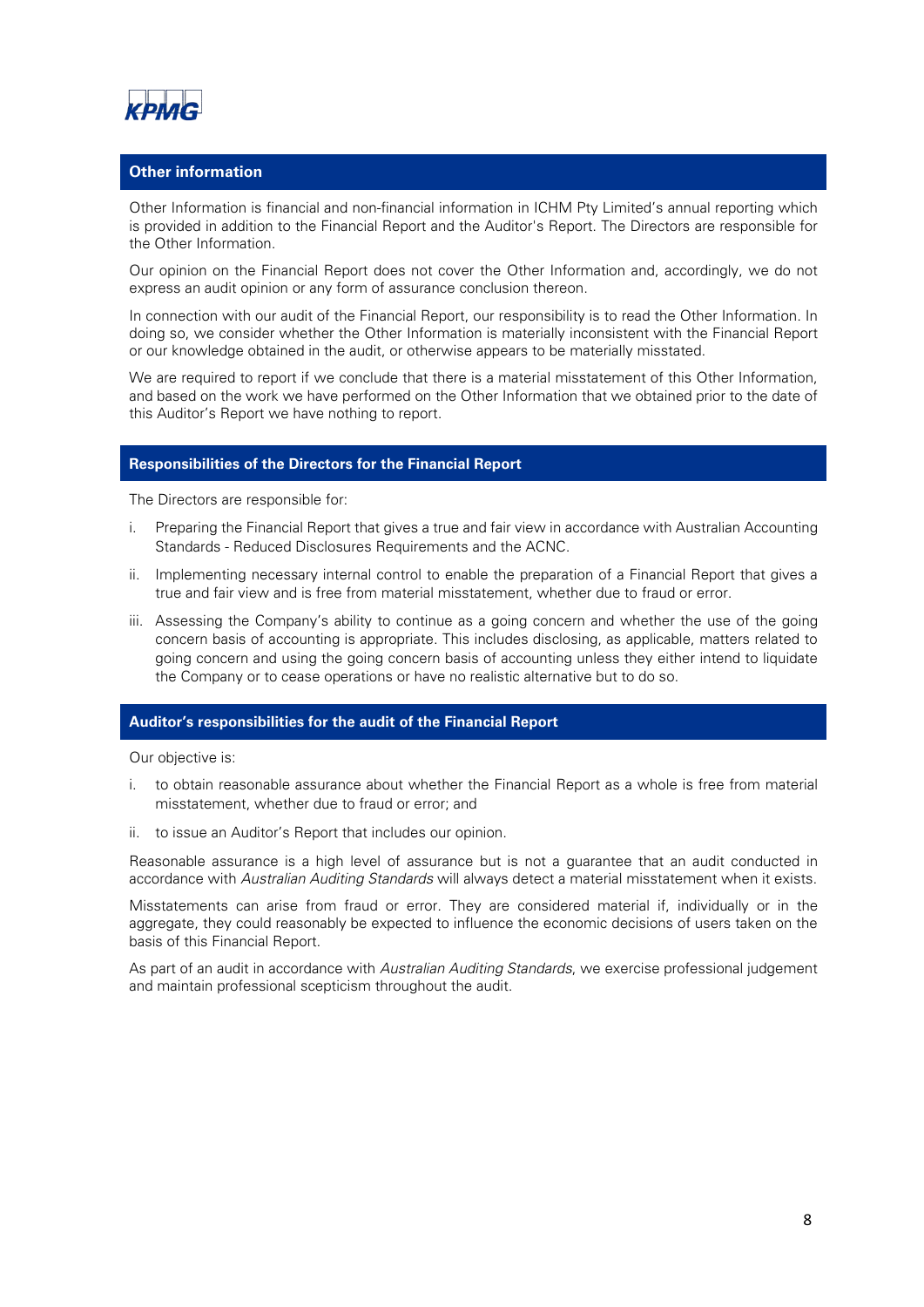

#### We also:

- i. Identify and assess the risks of material misstatement of the Financial Report, whether due to fraud or error, design and perform audit procedures responsive to those risks, and obtain audit evidence that is sufficient and appropriate to provide a basis for our opinion. The risk of not detecting a material misstatement resulting from fraud is higher than for one resulting from error, as fraud may involve collusion, forgery, intentional omissions, misrepresentations, or the override of internal control.
- ii. Obtain an understanding of internal control relevant to the Audit in order to design audit procedures that are appropriate in the circumstances, but not for the purpose of expressing an opinion on the effectiveness of the registered Company's internal control.
- iii. Evaluate the appropriateness of accounting policies used and the reasonableness of accounting estimates and related disclosures made by the Directors.
- iv. Conclude on the appropriateness of the Directors' use of the going concern basis of accounting and, based on the audit evidence obtained, whether a material uncertainty exists related to events or conditions that may cast significant doubt on the registered Company's ability to continue as a going concern. If we conclude that a material uncertainty exists, we are required to draw attention in our Auditor's Report to the related disclosures in the Financial Report or, if such disclosures are inadequate, to modify our opinion. Our conclusions are based on the audit evidence obtained up to the date of our Auditor's Report. However, future events or conditions may cause the registered Company to cease to continue as a going concern.
- v. Evaluate the overall presentation, structure and content of the Financial Report, including the disclosures, and whether the Financial Report represents the underlying transactions and events in a manner that achieves fair presentation.

We communicate with the Directors of the registered Company regarding, among other matters, the planned scope and timing of the audit and significant audit findings, including any significant deficiencies in internal control that we identify during our audit.

*PAR\_SIG\_01 PAR\_NAM\_01 PAR\_POS\_01 PAR\_DAT\_01 PAR\_CIT\_01*

KPMG Neil Ediriweera Partner

Adelaide

5 July 2021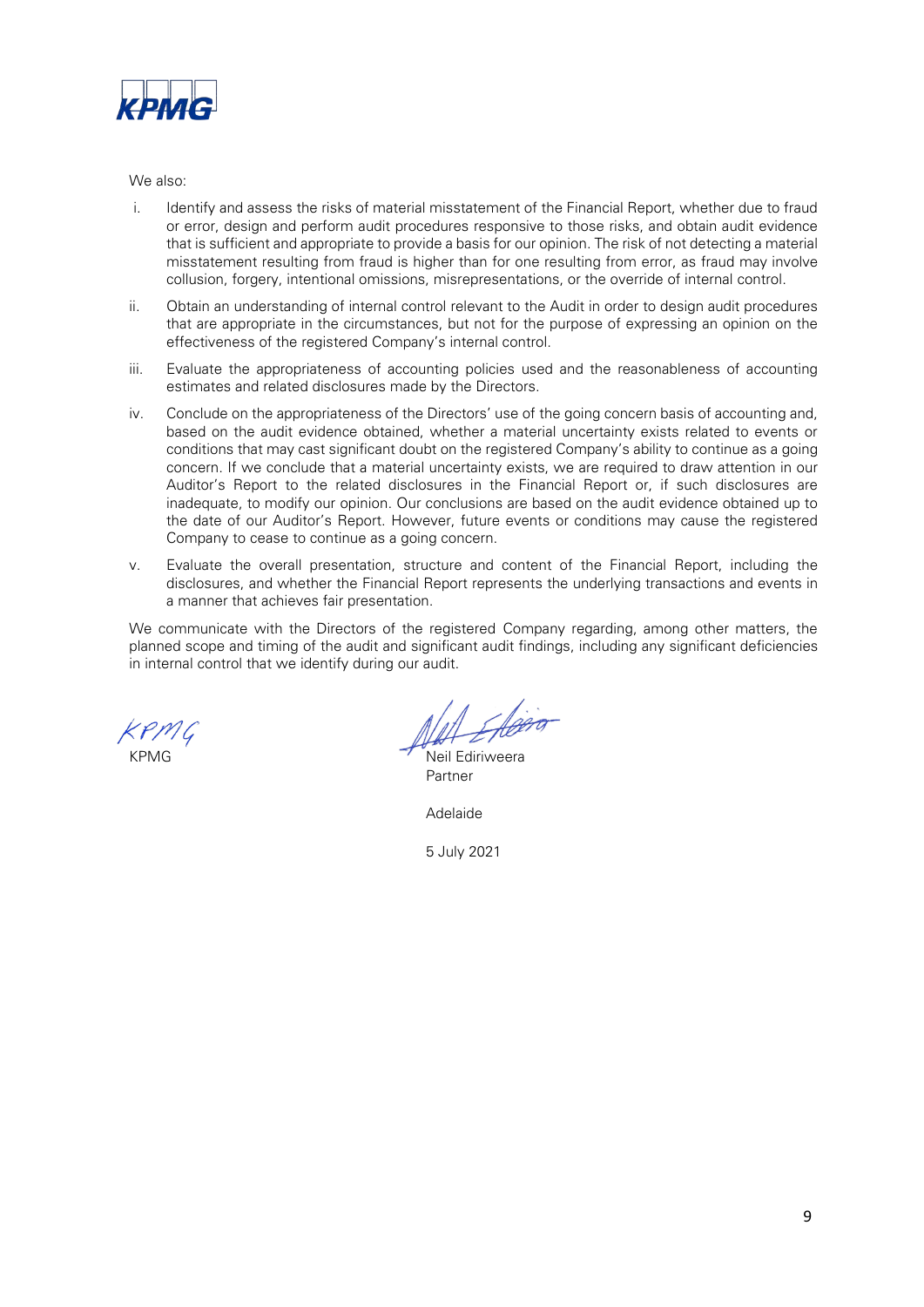### Directors' Statement

In the opinion of the Directors of ICHM Pty Limited (the Company):

- (a) the ICHM Pty Limited (the Company) is not publicly accountable;
- (b) the financial statements and notes that are set out on pages 11 to 40 are in accordance with the Australian Charities and Not-for-profits Commission Act 2012 including:
	- (i) Giving a true and fair view of the Company's financial position as at 31 December 2020 and of its performance, for the financial year ended on that date; and
	- (ii) complying with Australian Accounting Standards Reduced Disclosure Regime and the Australian Charities and Not‐for‐profits Commission Regulation 2013; and
- (c) there are reasonable grounds to believe that the Company will be able to pay its debts as and when they become due and payable.

Signed in accordance with a resolution of the directors:

Dated at Auckland, New Zealand on 5 July of 2021.

 $y \cdot \sqrt{2}$ 

Mr Colm Saunders Director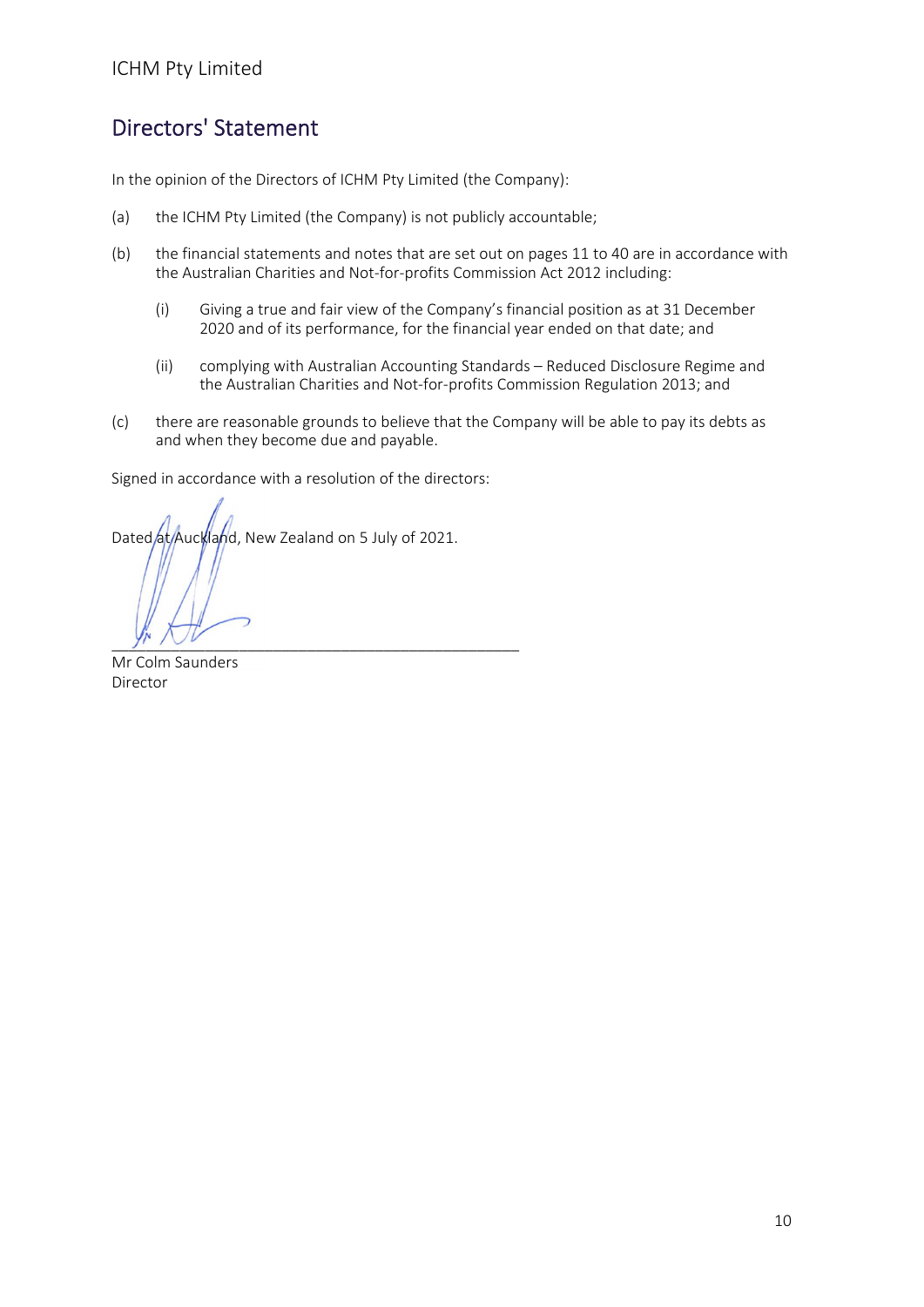# Financial Statements

# Statement of Profit or Loss and Other Comprehensive Income

For the year ended 31 December 2020

|                                                     | <b>Notes</b> | 2020        | 2019        |
|-----------------------------------------------------|--------------|-------------|-------------|
|                                                     |              | \$          | \$          |
|                                                     |              |             |             |
| Revenue                                             | 7            | 8,064,836   | 7,020,819   |
| Cost of sales                                       | 10           | (1,414,190) | (1,749,579) |
| Gross surplus                                       |              | 6,650,646   | 5,271,240   |
|                                                     |              |             |             |
| Interest income                                     | 8            | 1,778       | 14,056      |
| Other revenue                                       | 9            | 1,691,467   | 253,983     |
| Administration expenses                             | 11           | (244, 096)  | (207, 795)  |
| Amortisation                                        | 17           | (28, 504)   | (61, 871)   |
| Bad debt expense                                    |              | (35, 344)   |             |
| Lease depreciation expense                          | 29           | (420, 706)  | (452, 615)  |
| Lease interest expense                              | 29           | (6, 967)    | (7,063)     |
| <b>Building costs</b>                               | 12           | (54, 886)   | (72, 991)   |
| Depreciation                                        | 18           | (93, 936)   | (99, 199)   |
| Employee related expenses                           | 13           | (4,631,487) | (4,578,379) |
| Other expenses                                      | 14           | (656, 892)  | (653, 280)  |
|                                                     |              |             |             |
| Surplus/ (Deficit) for the year                     |              | 2,171,073   | (593, 914)  |
| Other comprehensive income                          |              |             |             |
| Surplus/ (Deficit)<br>Total<br>comprehensive<br>and |              |             |             |
| income for the year                                 |              | 2,171,073   | (593, 914)  |

The above Statement of Profit or Loss and Other Comprehensive Income should be read in conjunction with the *accompanying notes*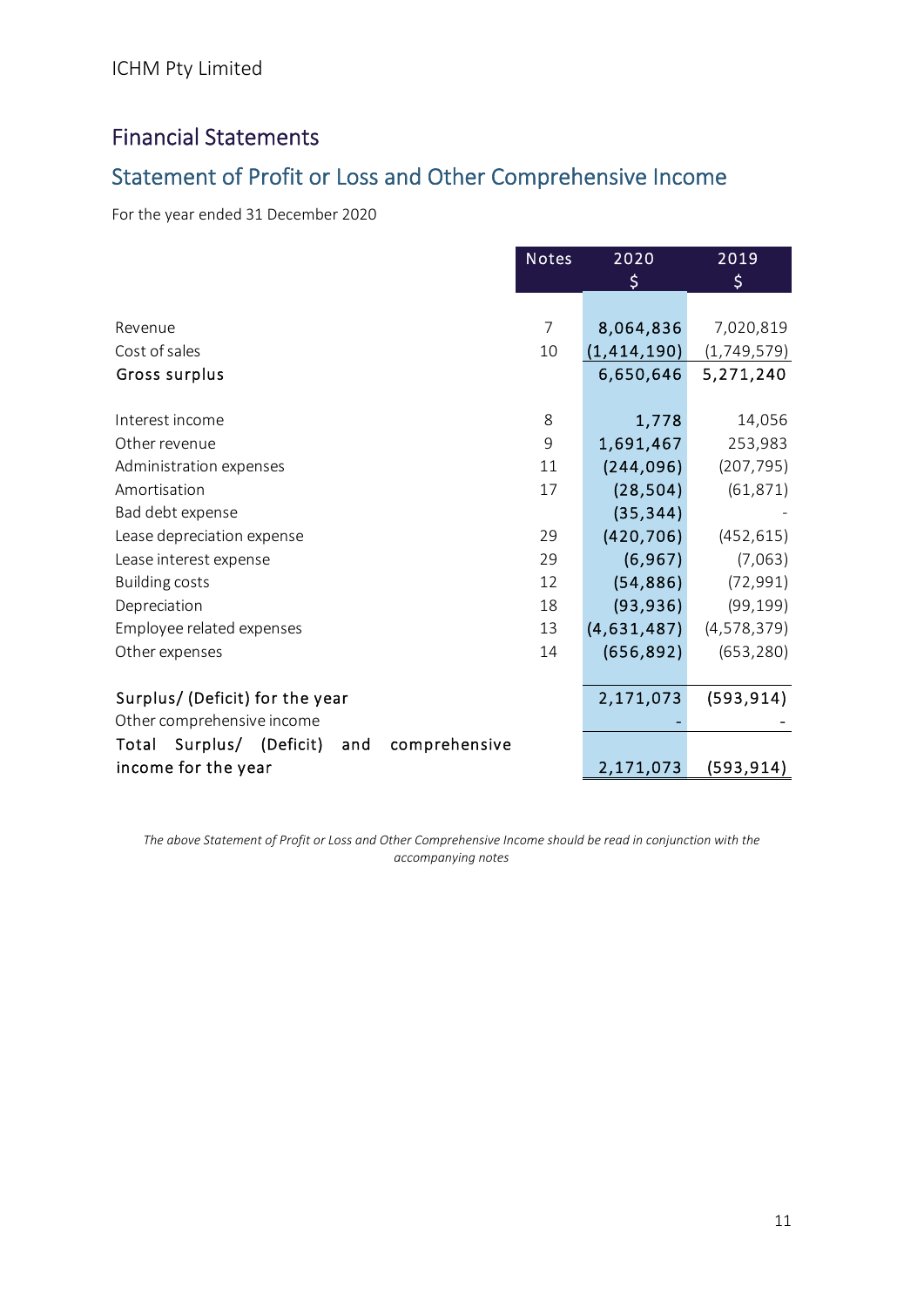# Statement of Financial Position

As at 31 December 2020

|                                      | <b>Notes</b> | $\overline{2020}$ | 2019*<br>Restated | 1 January<br>2019* |
|--------------------------------------|--------------|-------------------|-------------------|--------------------|
|                                      |              | \$                | \$                | \$                 |
| <b>ASSETS</b>                        |              |                   |                   |                    |
| <b>Current assets</b>                |              |                   |                   |                    |
| Cash and cash equivalents            | 23(a)        | 2,454,627         | 1,615,311         | 1,126,717          |
| Trade and other receivables          | 15           | 334,912           | 87,644            | 33,568             |
| Right of use assets                  | 29           |                   | 424,815           |                    |
| Other assets                         | 16           | 91,239            | 72,413            | 113,497            |
| Total current assets                 |              | 2,880,778         | 2,200,183         | 1,273,782          |
| Non-current assets                   |              |                   |                   |                    |
| Intangible assets                    | 17           | 94,582            | 100,743           | 162,368            |
| Property, plant and equipment        | 18           | 178,994           | 184,829           | 246,595            |
| Right of use assets                  | 29           | 1,227,909         |                   |                    |
| Total non-current assets             |              | 1,501,485         | 285,572           | 408,963            |
|                                      |              |                   |                   |                    |
| <b>Total assets</b>                  |              | 4,382,263         | 2,485,755         | 1,682,745          |
| <b>LIABILITIES</b>                   |              |                   |                   |                    |
| <b>Current liabilities</b>           |              |                   |                   |                    |
| Trade and other payables             | 20           | 517,119           | 366,433           | 491,755            |
| Lease liability                      |              | 393,402           | 429,382           |                    |
| Other liabilities                    | 21           | 778,221           | 1,696,001         | 799,872            |
| Provisions                           | 22           | 436,446           | 601,494           | 511,923            |
| Related party loan                   | 24           |                   | 550,000           | 400,000            |
| <b>Total current liabilities</b>     |              | 2,125,188         | 3,643,310         | 2,203,550          |
| Non-current liabilities              |              |                   |                   |                    |
| Provisions                           | 22           | 70,329            | 61,771            | 104,606            |
| Lease liability                      |              | 834,999           |                   |                    |
| <b>Total non-current liabilities</b> |              | 905,328           | 61,771            | 104,606            |
|                                      |              |                   |                   |                    |
| <b>Total liabilities</b>             |              | 3,030,516         | 3,705,081         | 2,308,156          |
| Net assets / (liabilities)           |              | 1,351,747         | (1, 219, 326)     | (625, 412)         |
| Equity                               |              |                   |                   |                    |
| Ordinary share capital               | 19           | 400,002           | 2                 | 2                  |
| Retained earnings                    |              | 951,745           | (1, 219, 328)     | (625, 414)         |
| <b>Total equity</b>                  |              | 1,351,747         | (1, 219, 326)     | (625, 412)         |

\*Refer to Note 31 Restatement of comparative balances

*The above Statement of Financial Position should be read in conjunction with the accompanying note*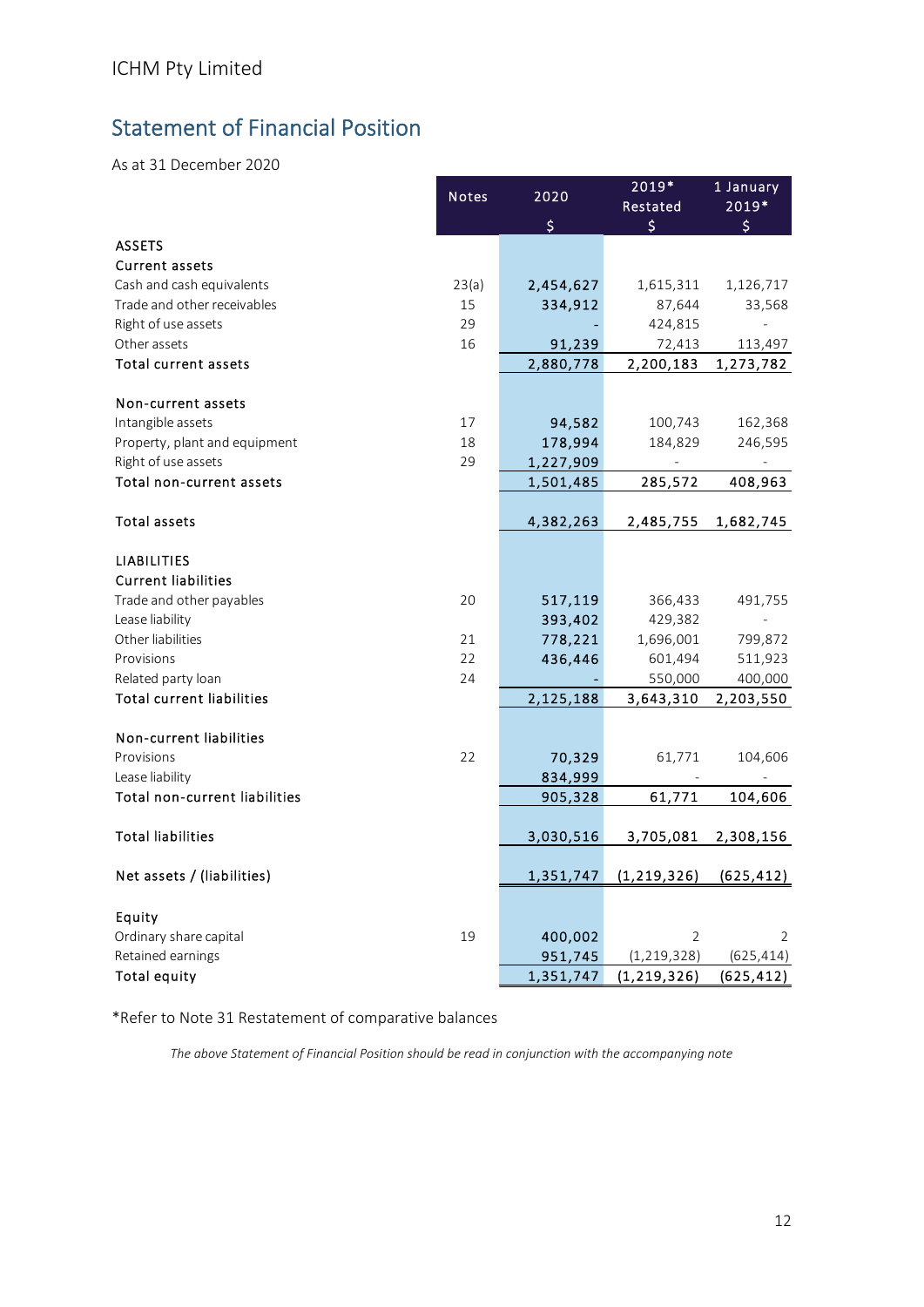# Statement of Changes in Equity

For the year ended 31 December 2020

|                             | Retained<br>earnings<br>\$ | Ordinary<br>shares<br>\$ | Total<br>\$  |
|-----------------------------|----------------------------|--------------------------|--------------|
| Balance at 1 January 2019   | (625, 414)                 | $\overline{2}$           | (625, 412)   |
| Deficit for the period      | (593, 914)                 | $\overline{\phantom{0}}$ | (593, 914)   |
| Balance at 1 January 2020   | (1, 219, 328)              |                          | 2(1,219,326) |
| Share issue                 | $\overline{\phantom{a}}$   | 400,000.00               | 400,000      |
| Surplus for the period      | 2,171,073                  | $\overline{\phantom{a}}$ | 2,171,073    |
| Balance at 31 December 2020 | 951,745                    | 400,002                  | 1,351,747    |

*The above Statement of Changes in Equity should be read in conjunction with the accompanying notes*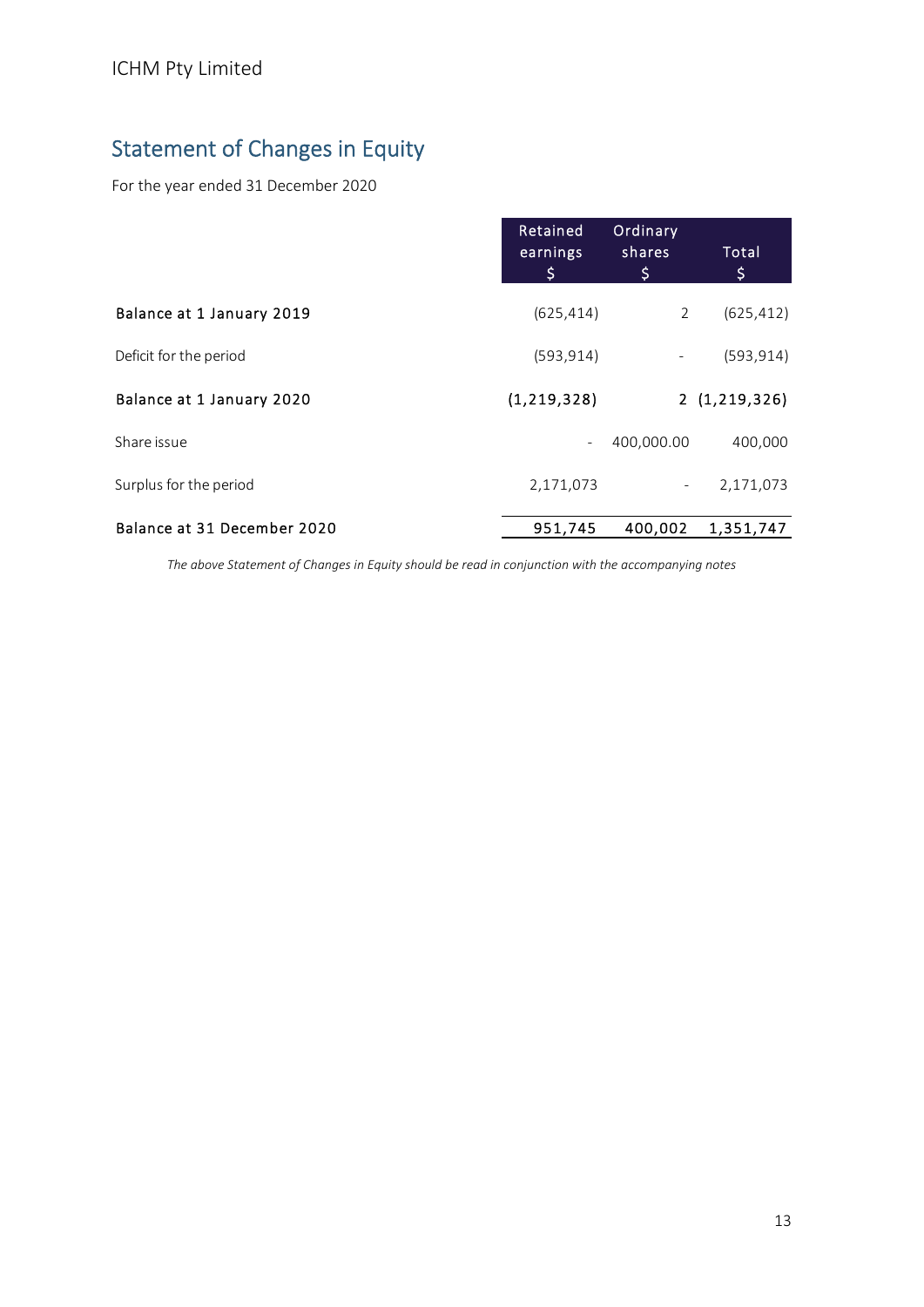# Statement of Cash Flows

For the year ended 31 December 2020

|                                                                       | <b>Notes</b> | 2020        | 2019          |
|-----------------------------------------------------------------------|--------------|-------------|---------------|
| Cash flows from operating activities                                  |              |             |               |
| Receipts from student fees and other customers                        |              | 8,565,607   | 8,116,855     |
| Payments to suppliers and employees                                   |              | (7,035,877) | (7, 299, 526) |
| Net cash provided by / (used in) operating activities                 | 23(b)        | 1,529,730   | 817,329       |
| Cash flows from investing activities                                  |              |             |               |
| Interest received                                                     |              | 1,778       | 14,056        |
| Payments for property, plant & equipment                              |              | (87, 775)   | (37, 574)     |
| Payments for intangible assets                                        |              | (22, 669)   | (105)         |
| Net cash used in investing activities                                 |              | (108, 666)  | (23, 623)     |
| Cash flows from financing activities                                  |              |             |               |
| Payments for leases                                                   |              | (431, 748)  | (455, 112)    |
| Additional borrowing from a related party                             |              | 150,000     | 150,000       |
| Repayment of borrowings from a related party                          |              | (700,000)   |               |
| <b>Issued Share Capital</b>                                           |              | 400,000     |               |
| Net cash used in financing activities                                 |              | (581, 748)  | (305, 112)    |
| Net (decrease) / increase in cash and cash equivalents                |              | 839,316     | 488,594       |
| Cash and cash equivalents at the beginning of the<br>financial period |              | 1,615,311   | 1,126,717     |
| Cash and cash equivalents at the end of the financial<br>period       | 23(a)        | 2,454,627   | 1,615,311     |

*The above Statement of Cash Flows should be read in conjunction with the accompanying notes*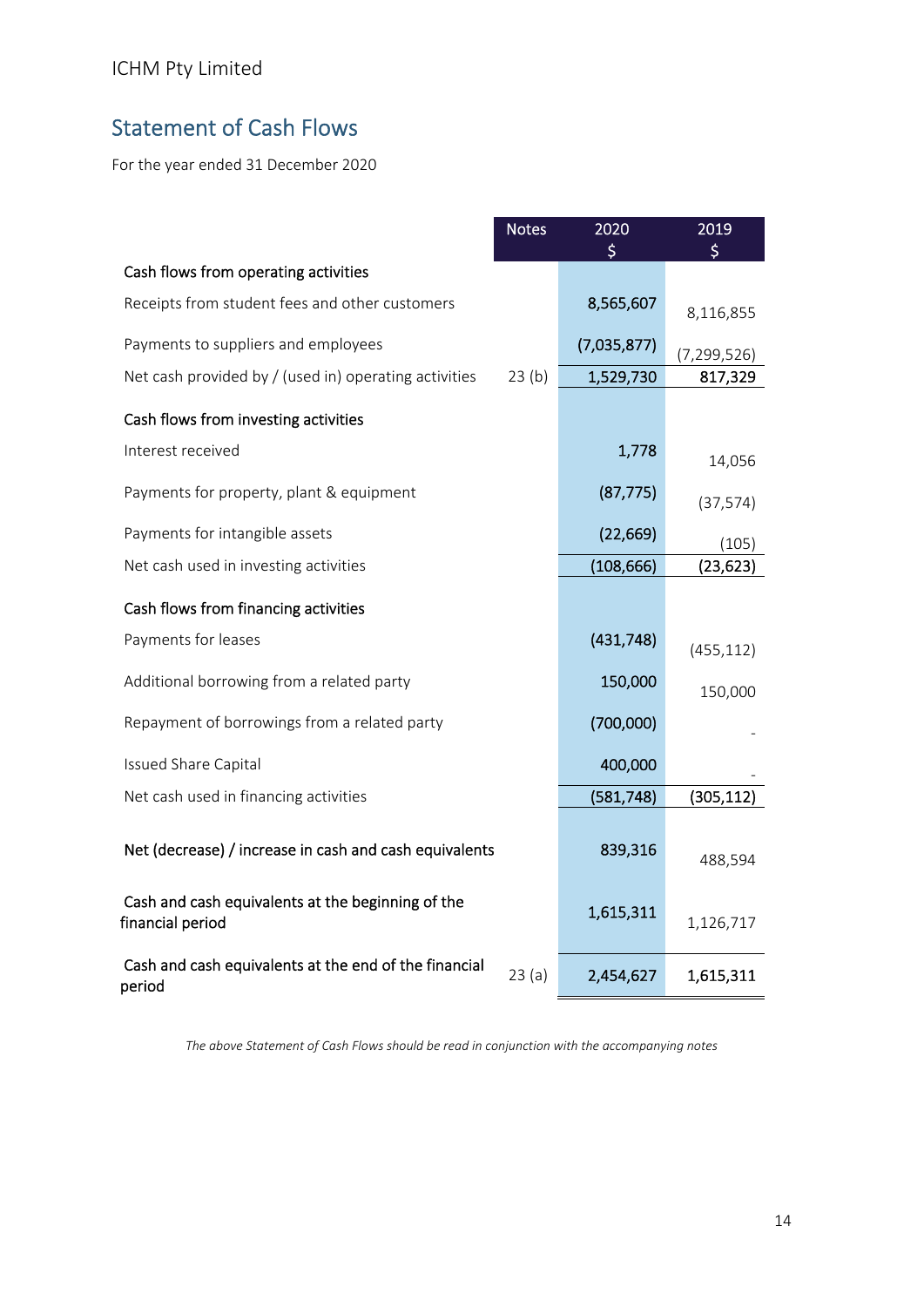For the year ended 31 December 2020

| Note 1: |  |
|---------|--|
| Note 2: |  |
| Note 3: |  |
| Note 4: |  |
| Note 5: |  |
| Note 6: |  |
| Note 7: |  |
| Note 8: |  |
|         |  |
|         |  |
|         |  |
|         |  |
|         |  |
|         |  |
|         |  |
|         |  |
|         |  |
|         |  |
|         |  |
|         |  |
|         |  |
|         |  |
|         |  |
|         |  |
|         |  |
|         |  |
|         |  |
|         |  |
|         |  |
|         |  |
|         |  |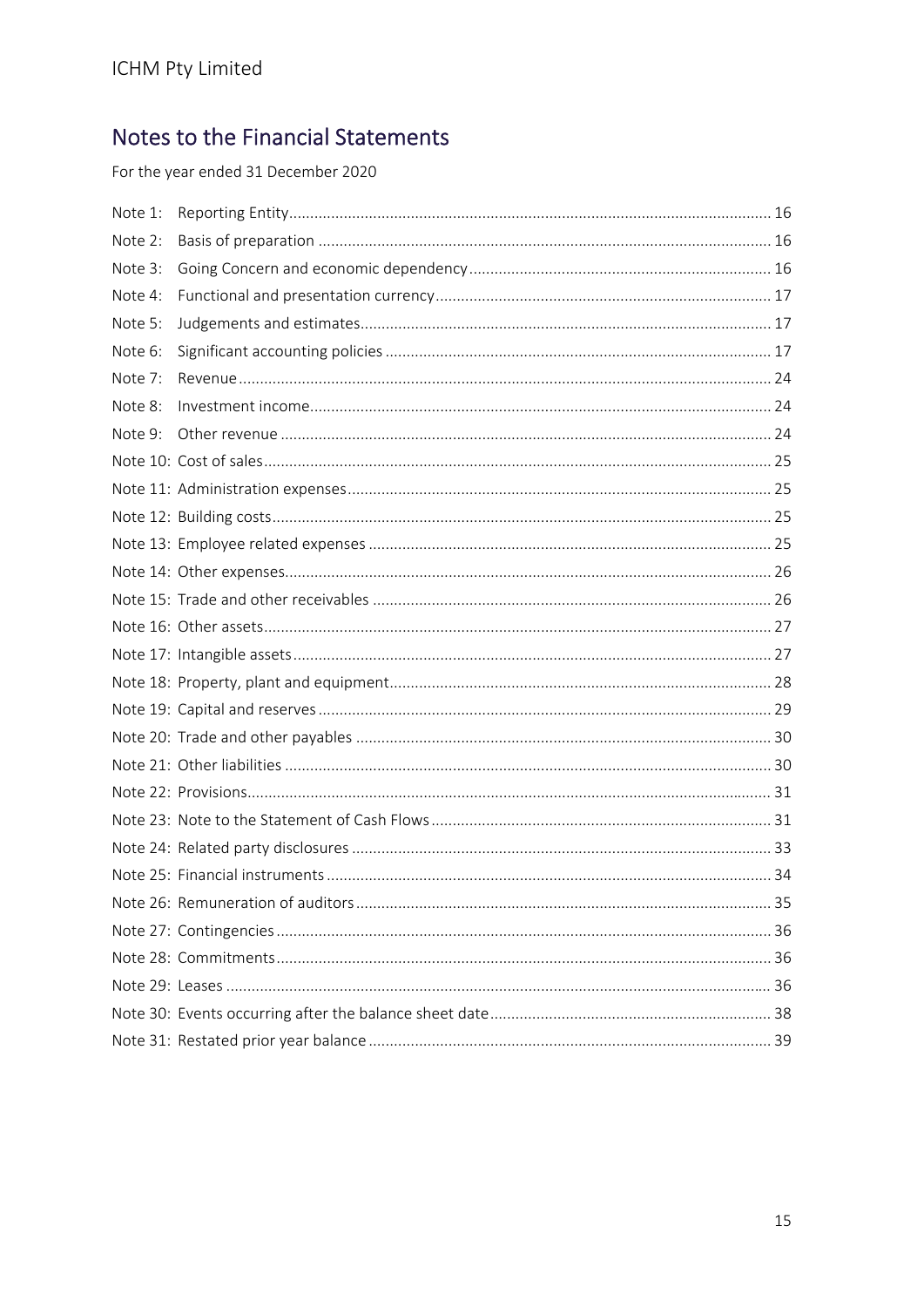For the year ended 31 December 2020

#### Note 1:Reporting Entity

ICHM Pty Limited is a not-for-profit entity incorporated and operating in Australia. ICHM Pty Limited's registered office and principal place of business is:

Registered office at the date of the financial report: 137 Days Road, Regency Park, SA 5010, Australia

Registered office at the date of the directors' report: 137 Days Road, Regency Park, SA 5010, Australia

Principal place of business: 137 Days Road, Regency Park, SA 5010, Australia

#### Note 2:Basis of preparation

In the opinion of the directors the Company is not publicly accountable. These financial statements are Tier 2 general purpose financial statements that have been prepared in accordance with the *Australian Charities and Not‐for‐profits Commission Act 2012,* Australian Accounting Standards ‐ Reduced Disclosure Requirements.

They were authorised for issue by the Board of Directors on 5 July 2021.

Details of the Company's accounting policies are included in note 6.

#### Note 3:Going Concern and economic dependency

The Company has derived a surplus for the year ended 31 December 2020 of \$2,171,073 (2019: loss of \$593,914). As at 31 December 2020, the Company has a net surplus in working capital of \$755,590 (2019: working capital negative of \$1,867,942) and positive net assets of \$1,351,747 (2020: net liability of \$1,219,326).

Whilst the Company has reported improved financial performance in FY2020, this improved financial performance is largely attributable to the receipt of additional government COVID‐19 economic stimulus subsidies (refer note 9) rather that improved underlying operating performance. Directors anticipate that these subsidies will not be received subsequent to March 2021. Furthermore, international travel restrictions in place in relation to COVID‐19 are anticipated to result in a lower student intake by the Company until at least July 2022. For these reasons, Directors anticipate that the Company will incur losses until at least July 2022 and will be reliant on financial support from the Company's ultimate parent entity, New Zealand Holdco 2018 Limited, for at least this period. Subject to Government decisions in relation to the return of international students under the SA Government proposed arrangements, ICHM may need the financial supporting from December 2021.

The Company's ultimate parent entity has provided an undertaking of financial support to guarantee and be responsible for any financial liability or obligation of the Company for a period of at least 12 months after the date that the financial report of the Company for the year ended 31 December 2020 is signed by Directors.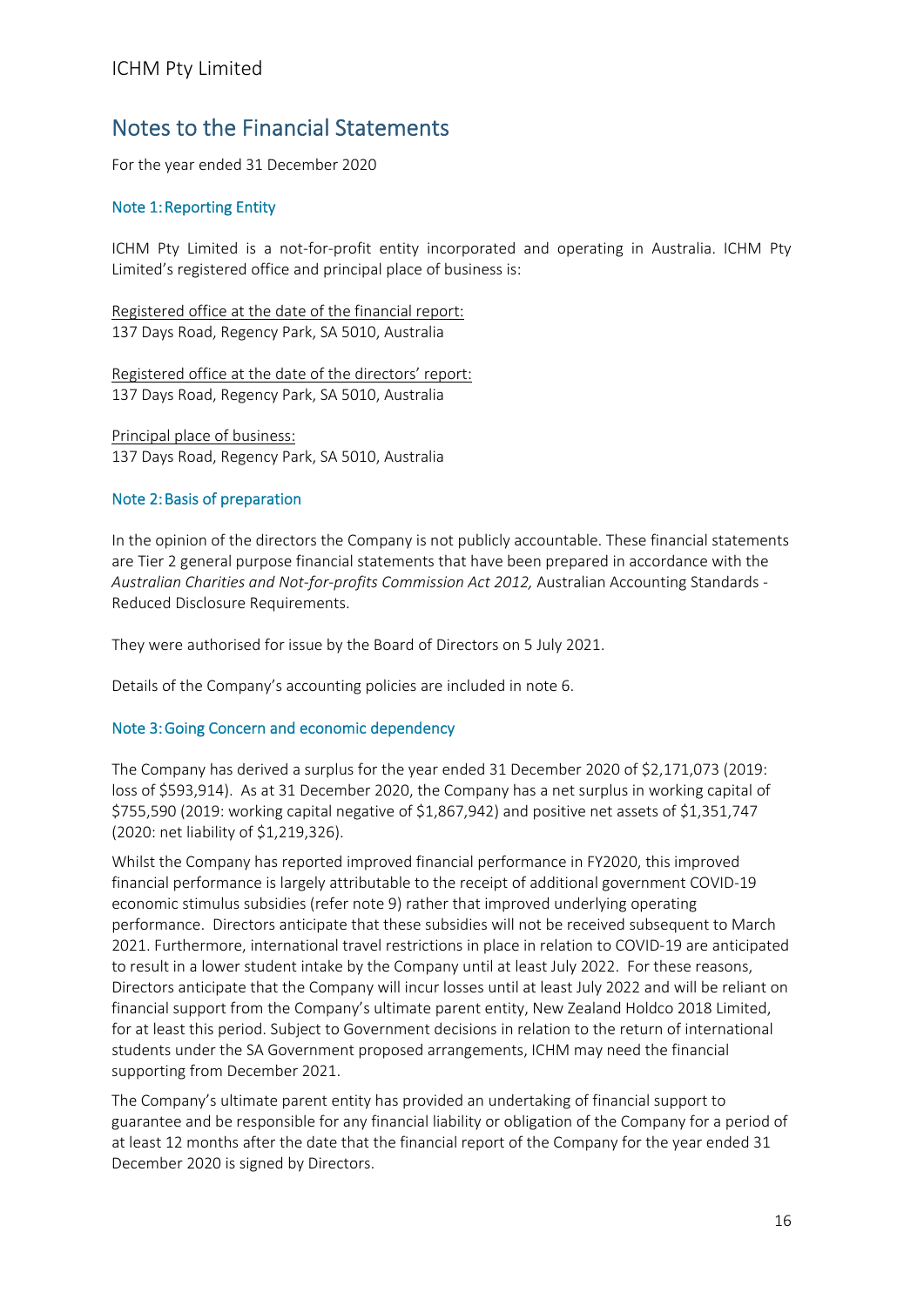Accordingly, Directors have prepared these financial statements on a going concern basis.

#### Notes to the Financial Statements

For the year ended 31 December 2020

#### Note 4:Functional and presentation currency

The financial statements are presented in Australian dollars, which is the Company's functional currency.

#### Note 5:Judgements and estimates

In the application of Australian Accounting Standards, management is required to make judgments, estimates and assumptions about carrying values of assets and liabilities that are not readily apparent from other sources. The estimates and associated assumptions are based on historical experience and various other factors that are believed to be reasonable under the circumstance, the results of which form the basis of making the judgments. Actual results may differ from these estimates.

The estimates and underlying assumptions are reviewed on an ongoing basis. Revisions to accounting estimates are recognised in the period in which the estimate is revised if the revision affects only that period, or in the period of the revision and future periods if the revision affects both current and future periods.

Accounting policies are selected and applied in a manner which ensures that the resulting financial information satisfies the concepts of relevance and reliability, thereby ensuring that the substance of the underlying transactions or other events is reported.

The Company has consistently applied the following accounting policies to all periods presented in these financial statements, except oy mentioned otherwise.

#### Note 6:Significant accounting policies

#### Adoption of new and revised Accounting Standards

In the current year the Company has not adopted any new or revised Standards or Interpretations issued by the Australian Accounting Standards Board (AASB).

At the date of the financial report, a number of Standards and Interpretations were issued but not yet effective and have not been early adopted.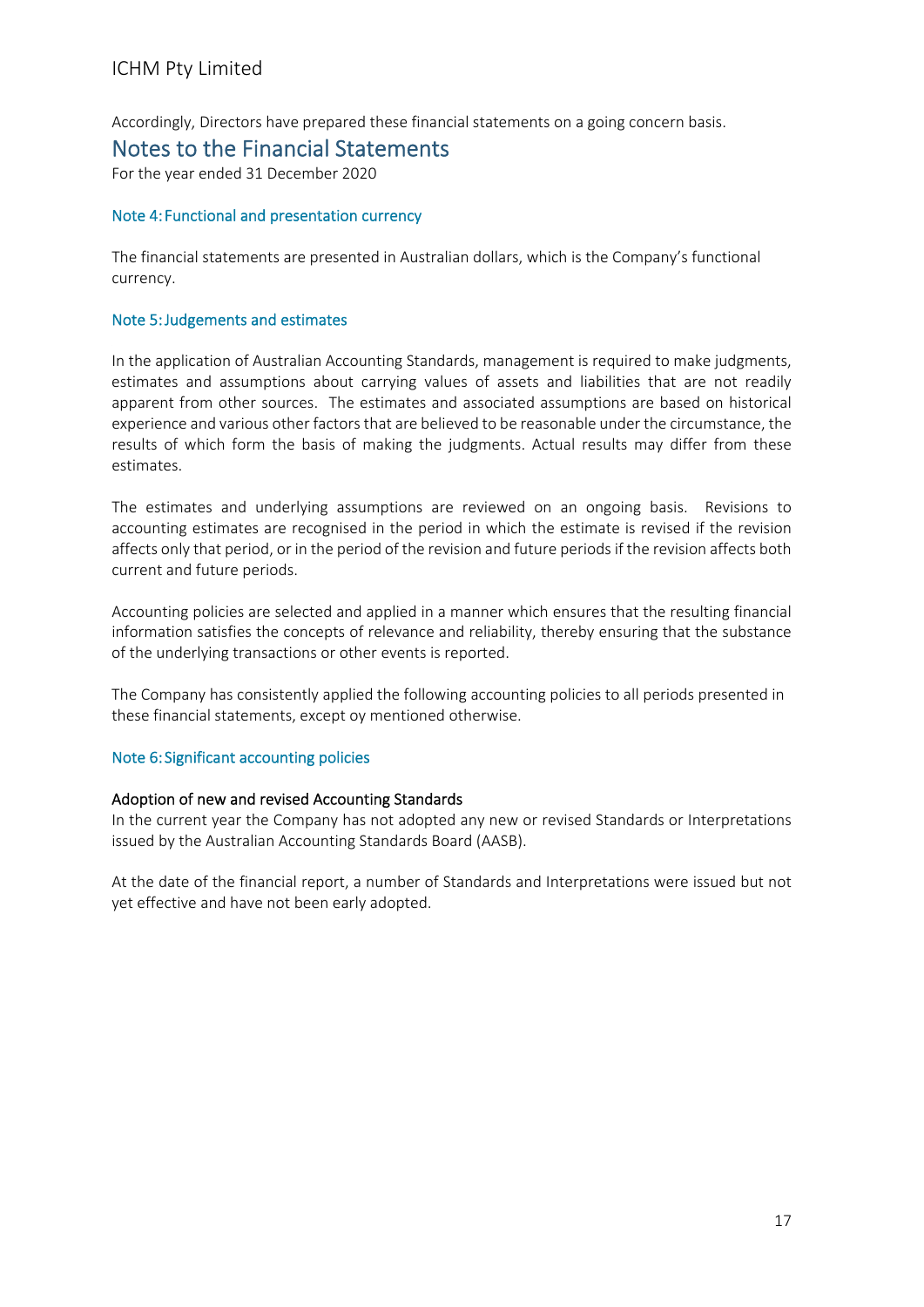For the year ended 31 December 2020

| <b>Standard</b>                                                                                                                                         | Application<br>date | <b>Implications</b>                            |
|---------------------------------------------------------------------------------------------------------------------------------------------------------|---------------------|------------------------------------------------|
| AASB17 'Insurance Contracts'                                                                                                                            | 1-Jan-2023          | There will be no material impact to the entity |
| AASB 2020-8 'Amendments to Australian<br>Accounting Standards - Interest Rate<br><b>Benchmark Reform</b>                                                | 1-Jan-2021          | There will be no material impact to the entity |
| 2020-1 'Amendments to Australian<br>Accounting Standards – Classification of<br>Liabilities as Current or Non-current'                                  | 1-Jan-2023          | There will be no material impact to the entity |
| AASB 1060 General Purpose Financial<br>Statements - Simplified Disclosures for<br>For-Profit and Not-for-Profit Tier 2<br><b><i><u>Entities</u></i></b> | 1-Jan-2021          | There will be no material impact to the entity |
| DDVE#35306#mendments to Australian<br>Accounting Standards - Annual<br>Improvements 2018-2020 and Other<br>Amendments                                   | 1-Jan-2022          | There will be no material impact to the entity |

The following Significant accounting policies have been adopted in the preparation and presentation of the financial report:

#### (a) Cash and cash equivalents

For statement of cash flow presentation purposes, cash and cash equivalents includes cash-on-hand, deposits held at call with financial institutions, other short-term, highly liquid investments with original maturities of three months or less that are readily convertible to known amounts of cash and which are subject to an insignificant risk of changes in value.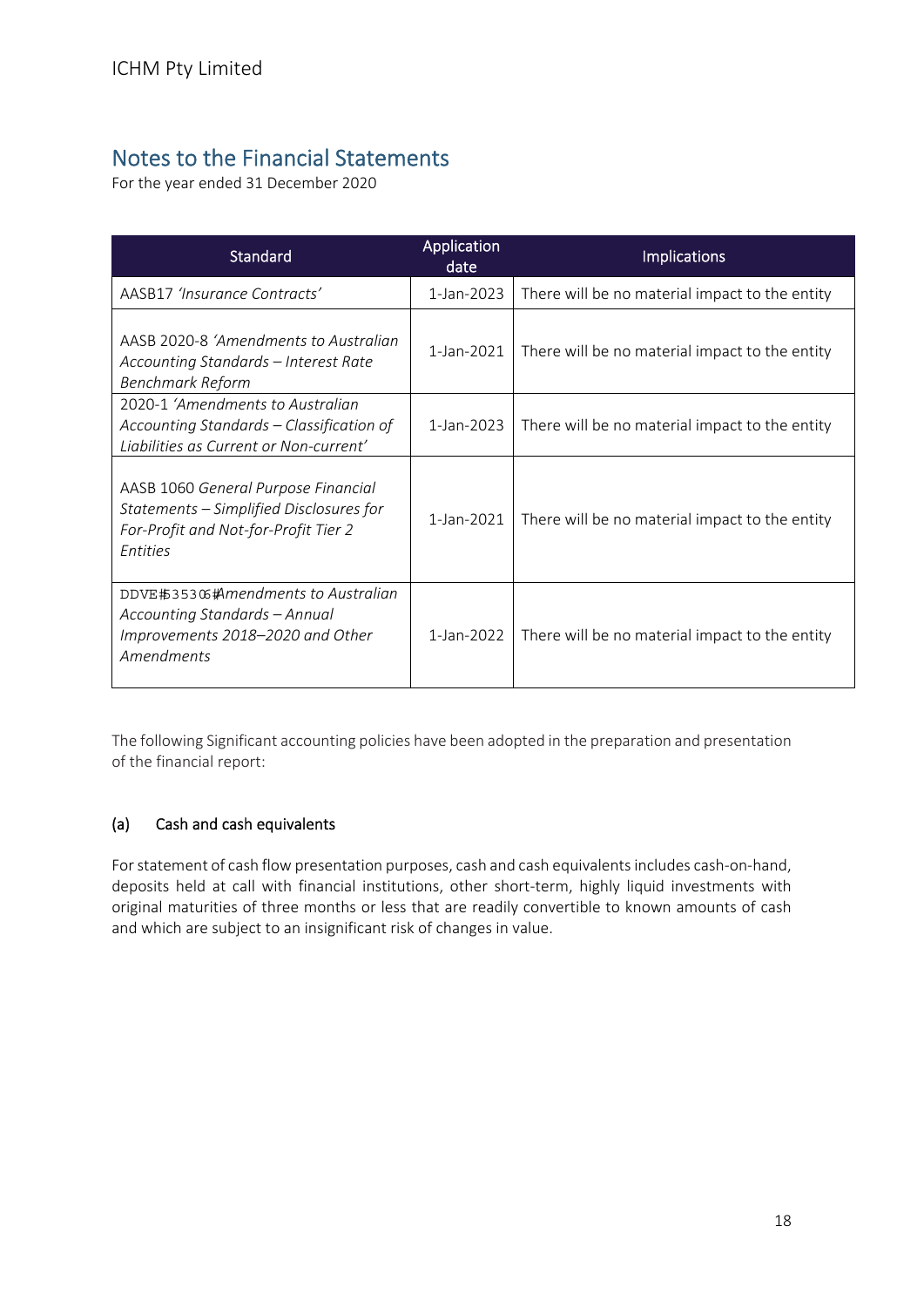For the year ended 31 December 2020

#### (b) Employee benefits

A liability is recognised for benefits accruing to employees in respect of wages and salaries, annual leave and long service leave when it is probable that settlement will be required and the liability is capable of being measured reliably. Liabilities recognised in respect of short-term employee benefits, are measured at their nominal values using the remuneration rate expected to apply at the time of settlement.

Liabilities recognised in respect of long term employee benefits are measured as the present value of the estimated future cash outflows to be made by the Company in respect of services provided by employees up to reporting date.

Contributions to retirement benefits are recognised as an expense when employees have rendered services entitling them to the contributions.

#### (c) Financial assets

All financial assets are recognised and derecognised on trade date where the purchase or sale of a financial asset is under a contract whose terms require delivery of the financial asset within the timeframe established by the market concerned, and are initially measured at fair value, plus transaction costs, except for those financial assets classified asfair value through profit or loss, which are initially measured at fair value.

#### (d) Loans and receivables

Trade receivables and other current financial assets that have fixed or determinable payments that are not quoted in an active market are classified as 'loans and receivables'. Loans and receivables are held to collect contractual cash flows and give rise to cash flows representing solely payments of principal and interest. At initial recognition trade receivables are measured at their transaction price and subsequently these are classified and measured as debt instruments at amortised cost.

#### (e) Financial instruments

The classification and measurement model for financial assets is outlined below. Financial assets at amortised cost

A financial asset is measured at amortised cost if the following conditions are met:

- the objective of the Company's business model is to hold the asset to collect contractual cash flows;
- the contractual cash flows give rise, on specified dates, to cash flows that are solely payments of principal and interest on the principal outstanding;
- the Company does not irrevocably elect at initial recognition to measure the instrument at fair value through profit or loss to minimise an accounting mismatch.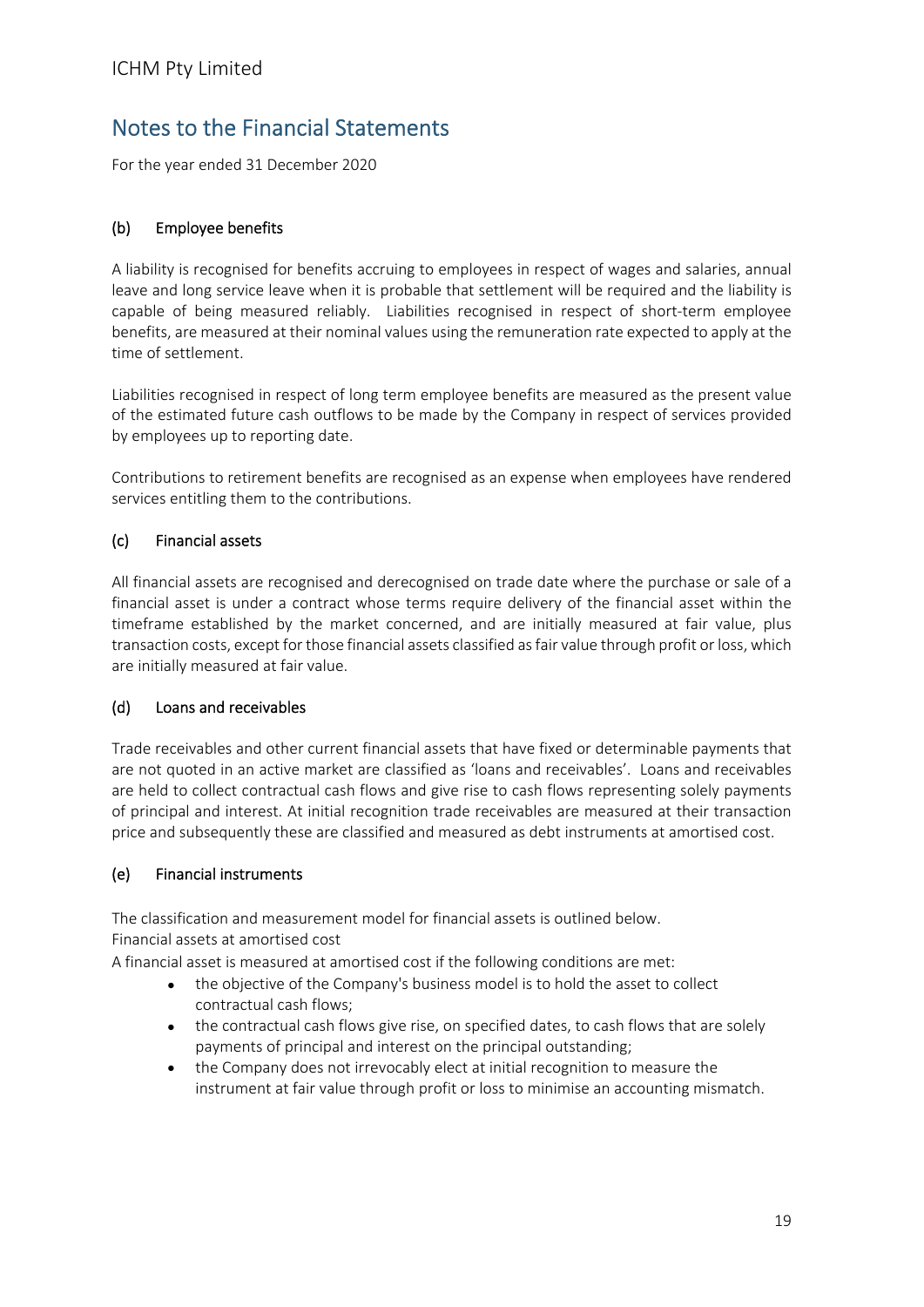For the year ended 31 December 2020

Amortised cost instruments are recognised initially at fair value plus any directly attributable transaction costs. Subsequent to initial recognition the carrying amount of amortised cost instruments is determined using the effective interest method, less any impairment losses. Interest income is recognised in profit or loss as part of finance income.

i. Financial assets at fair value

*Financial assets at fair value through other comprehensive income*

- The Company classifies financial assets at fair value through other comprehensive income (FVOCI) where the following conditions are met:
- the contractual cash flows give rise, on specified dates, to cash flows that are solely payments of principal and interest on the principal outstanding;
- the objective of the Company's business model is achieved both by collecting contractual cash flows and by selling the financial assets.

These investments are initially recognised at fair value. Subsequent to initial recognition, they are measured at fair value and changes therein are recognised in other comprehensive income and presented within equity in the fair value reserve. When an investment is derecognised, the cumulative gain or loss is recognised in profit or loss.

At initial recognition, the Company may also make an irrevocable election (on an instrument‐by‐ instrument basis) to recognise the change in fair value of investments in equity instruments in other comprehensive income (FVOCI). This election is only permitted for equity instruments that are not held for trading purposes.

These equity investments are initially recognised at fair value. Subsequent to initial recognition, they are measured at fair value and changes therein are recognised in other comprehensive

income and presented within equity in the fair value reserve. When an investment is derecognised, the cumulative gain or loss is transferred directly to retained earnings and is not recognised in profit or loss.

The fair value of the Company's investments in listed equities, interest bearing notes and other instruments are determined with reference to their quoted closing price at the reporting date.

#### *Financial assets at fair value through profit or loss*

The Company classifies financial assets at fair value through profit and loss (FVTPL) if they are not an equity investment and the assets contractual cash flows are not solely principal and interest. These investments are initially recognised at fair value. Subsequent to initial recognition, they are measured at fair value and changes therein are recognised in the profit and loss.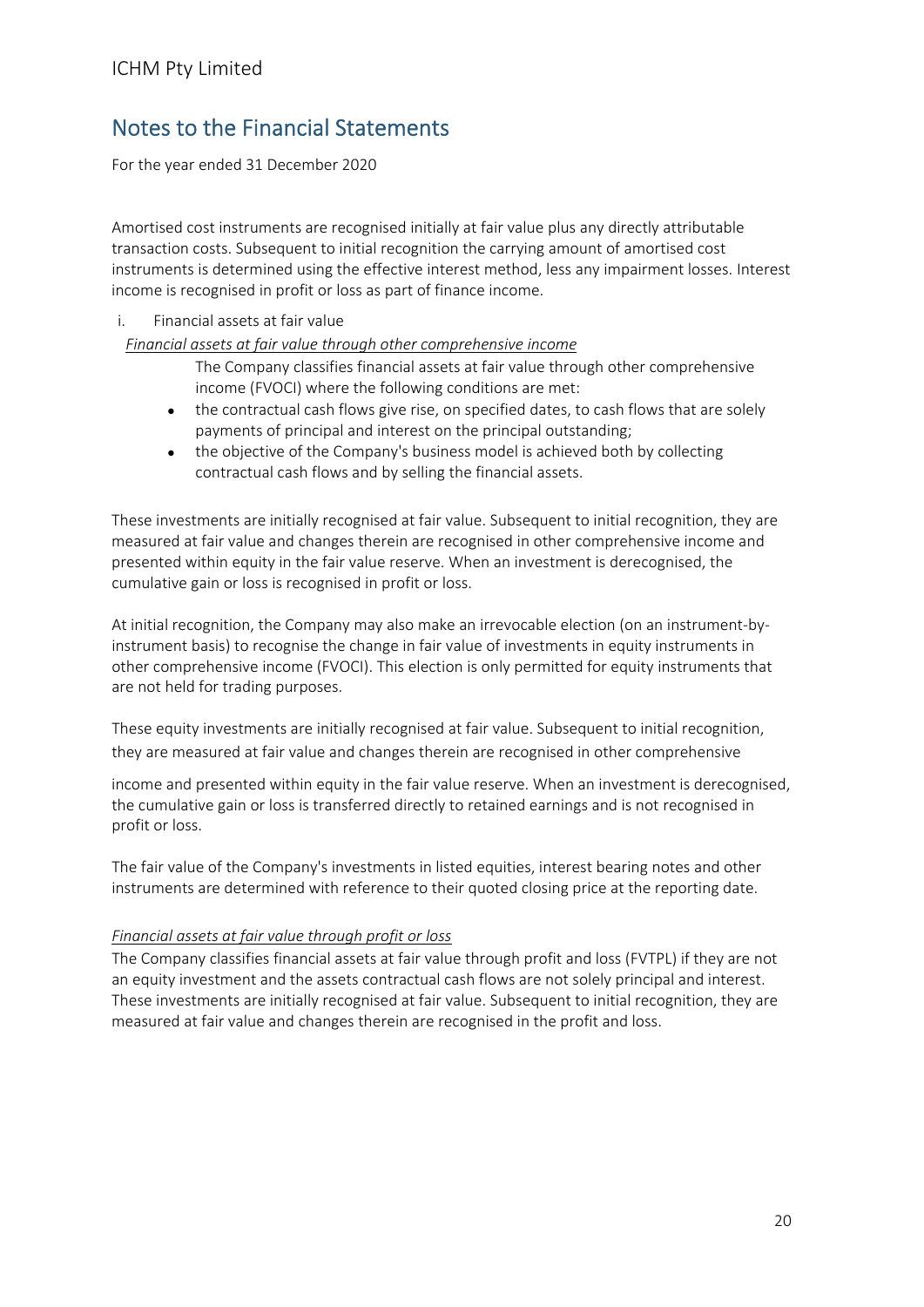For the year ended 31 December 2020

Dividends or other distributions received from investments are recognised in profit or loss as part of finance income

#### ii Derecognition of financial assets

The Company derecognises a financial asset when the contractual rights to the cash flows from the financial asset expire, or it transfers the rights to receive the contractual cash flows in a transaction in which substantially all of the risks and rewards of ownership of the financial asset are transferred or in which the Company neither transfers nor retains substantially all of the risks and rewards of ownership and it does not retain control of the financial asset.

#### iii Financial liabilities

The Company's financial liabilities are classified as measured at amortised cost. These liabilities are measured at amortised cost using the effective interest method with interest expense recognised in profit or loss. The Company derecognises a financial liability when its contractual obligations are discharged or cancelled or expire. The Company also derecognises a financial liability when its term are modified and the cash flows of the modified liability are substantially different, in which case a new financial liability based on the modified terms is recognised at fair value.

On derecognition of a financial liability, the difference between the carrying amount extinguished and the consideration paid (including any non-cash assets transferred or liabilities assumed) is recognised in profit or loss.

#### (f) Property, plant and equipment

Property, plant and equipment are stated at historical cost less depreciation. Historical cost includes expenditure that is directly attributable to the acquisition of the items.

Subsequent costs are included in the asset's carrying amount or recognised as a separate asset, as appropriate, only when it is probable that future economic benefits associated with the item will flow to the Company and the cost of the item can be measured reliably.

Depreciation on property, plant and equipment is calculated using the straight-line method to allocate their cost or revalued amounts, net of their residual values, over their estimated useful lives, as follows:

|                        | 2020       | 2019       |
|------------------------|------------|------------|
| Computer costs         | 2-3 vears  | 2-3 years  |
| Furniture and fittings | 2-13 vears | 2-13 vears |
| Leasehold improvements | 5-13 vears | 5-13 vears |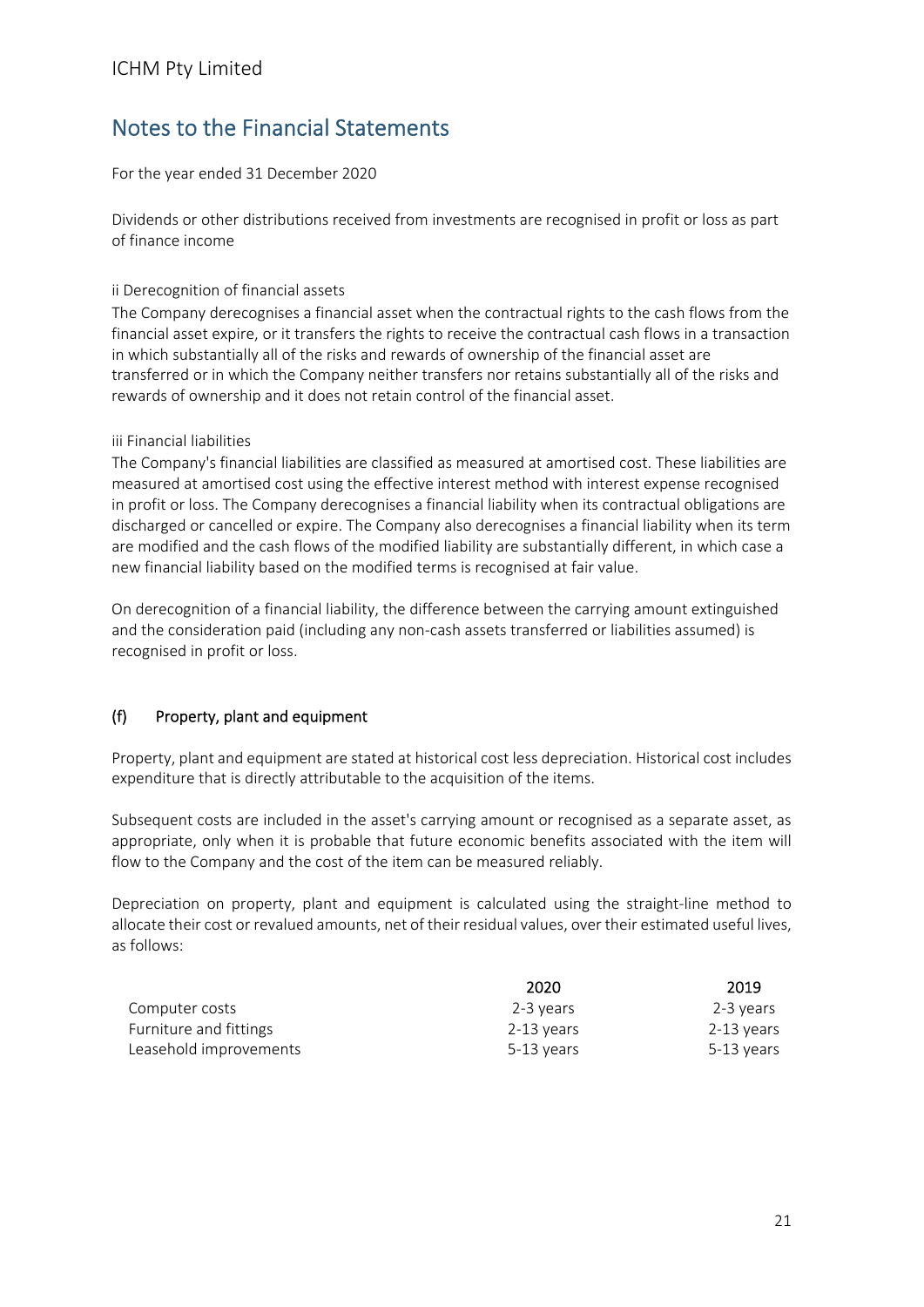For the year ended 31 December 2020

#### (g) Repairs and maintenance

Repairs and maintenance costs are recognised as expenses as incurred, except where they relate to the replacement of a component of an asset, in which case, the costs are capitalised and depreciated. Other routine operating maintenance, repair and minor renewal costs are also recognised as expenses, as incurred.

#### (h) Intangible assets

#### *Degree and Masters curriculum*

Degree and Masters curriculum expenditure is initially recorded as the cost of expenditure on the development of the new course curriculum and is amortised over 5 years. Degree and Masters curriculum expenditure is tested annually for impairment and carried at cost less accumulated impairment losses.

#### (i) Trade and other payables

Trade and other payables represent the liability outstanding at the end of the reporting period for goods and services received by the Company during the reporting period which remain unpaid. The balance is recognised as a current liability with the amount being normally paid within 30 days of recognition of the liability.

#### (j) Revenue

Revenue is measured at the fair value of the consideration received or receivable. Amounts disclosed as revenue are net of returns, trade allowances and rebates.

Revenue from rendering of a service is recognised upon delivery of the service to the customers. Fees and charges are recognised as income in the year an invoice is issued, except to the extent that fees and charges relate to courses to be held in future periods. Such invoices (or portion thereof) are treated as income in advance in other liabilities. Conversely, fees and charges relating to debtors are recognised as revenue in the year to which the prescribed course relates.

#### (k) Government Grants / subsidies

Assets (including cash) arising from government grants or subsidies in the scope of AASB 1058 *Income for Not‐for‐profits* are recognised at their fair value when the right to receive the asset is established. Income is also recognised at the same time and is not offset against the related expense which the grant or subsidy are intended to compensate."

#### (l) Taxation

The Company is income tax exempt under Subdivision 50‐B of the *Income Tax Assessment Act 1997.* The Company completed an income tax status review on the 12 December 2017 and determined that the Company was a non‐profit organisation due to a change in the Company's circumstances. The effective date for the Company to be exempt from income tax is 22 February 2018. The Company conducted another review of the Company'stax status on 16 June 2020 to confirm that the Company is satisfied that it continues to be eligible for exemption from income tax.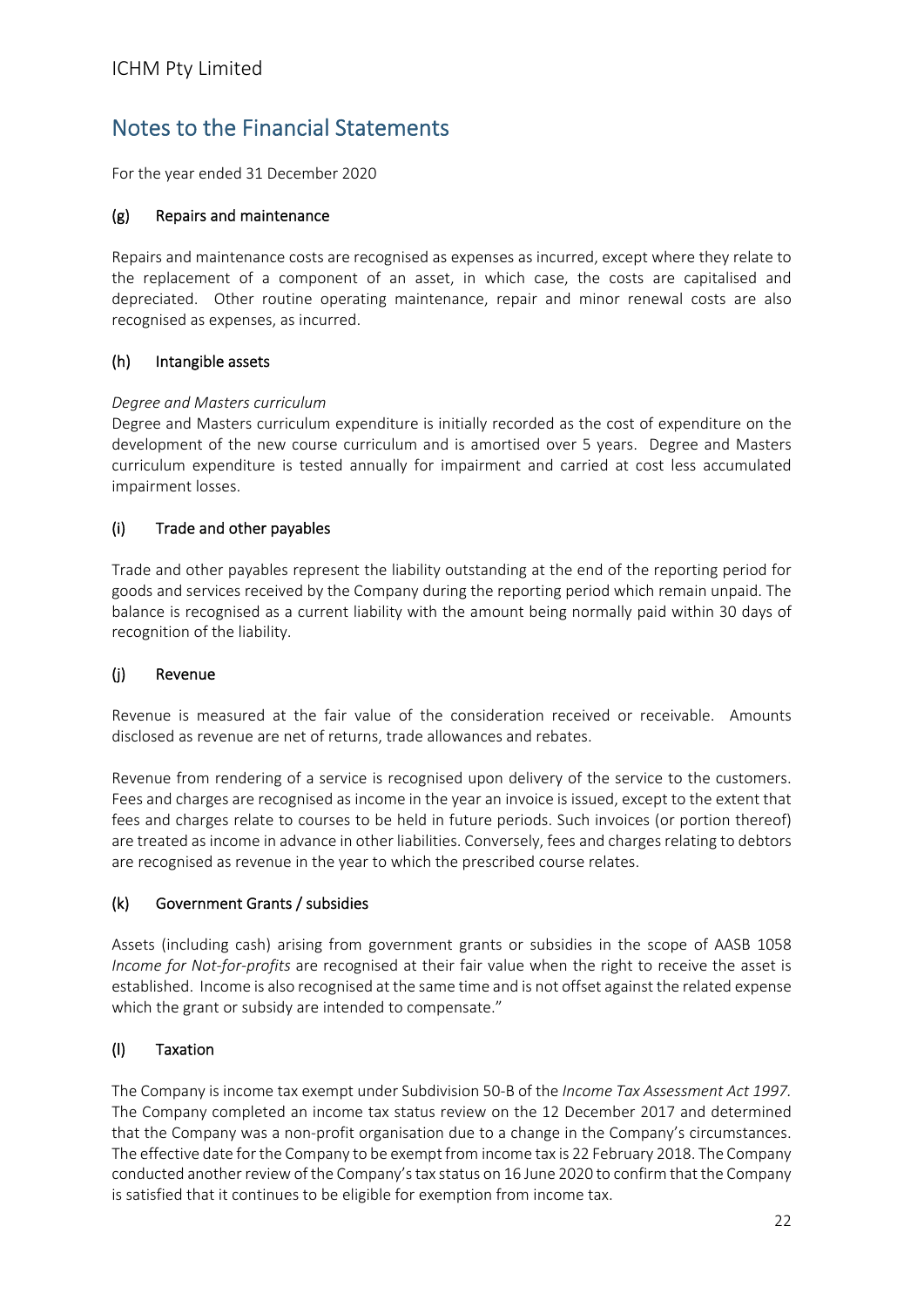For the year ended 31 December 2020

#### *Goods and Services Tax*

Revenue, expenses and assets are recognised net of the amount of goods and services tax (GST), except:

- (i) Where the amount of GST incurred is not recoverable from the Australian Tax Office, the GST is recognised as part of the cost of acquisition of an asset or as part of an item of expense; or
- (ii) For receivables and payables which are recognised inclusive of GST.

The net amount of GST recoverable from, or payable to, the taxation authority is included as part of receivables or payables. Cash flows are presented in the cash flow statement on a gross basis, except for the GST component of investing and financing activities, which are disclosed as operating cash flows.

#### *Payroll Tax*

The Company incurs Payroll Tax at the rate determined by the state and territory governments for payments made to and benefits received by employees.

#### (k) Leases

The Company has both IT equipment and tenancy leases. These leases are recognised in accordance with AASB 16 and result in Right of Use Assets and Lease Liabilities. The Right of Use Asset is initially measured at cost. The Right of Use Assets are depreciated on a straight‐line basis. The depreciation expense and interest expense are recognised through the profit and loss. The Lease Liability is initially measured at the present value of the lease payments. Subsequently the lease liability is measured at amortised cost using the effective interest method.

The Company has applied the practical expedient in AASB 16 which allows lessees not to account for rent concession as lease modifications if they occur as a direct consequence of COVID‐19 and meet all the following conditions:

- The revised consideration is substantially the same as or less than the original consideration;
- The reduction in lease payments relates to payments due on or before 30 June 2021; and
- No other substantive changes have made to the terms of the lease.

The practical expedient has been applied by the Company to the only rent concession received that met the above criteria. The amount recognised in profit or loss to reflect changes in lease payments that arise from rent concessions to which the lessee has applied the practical expedient was \$295,794 for the year ended 31 December 2020. The income has been disclosed on Note 9.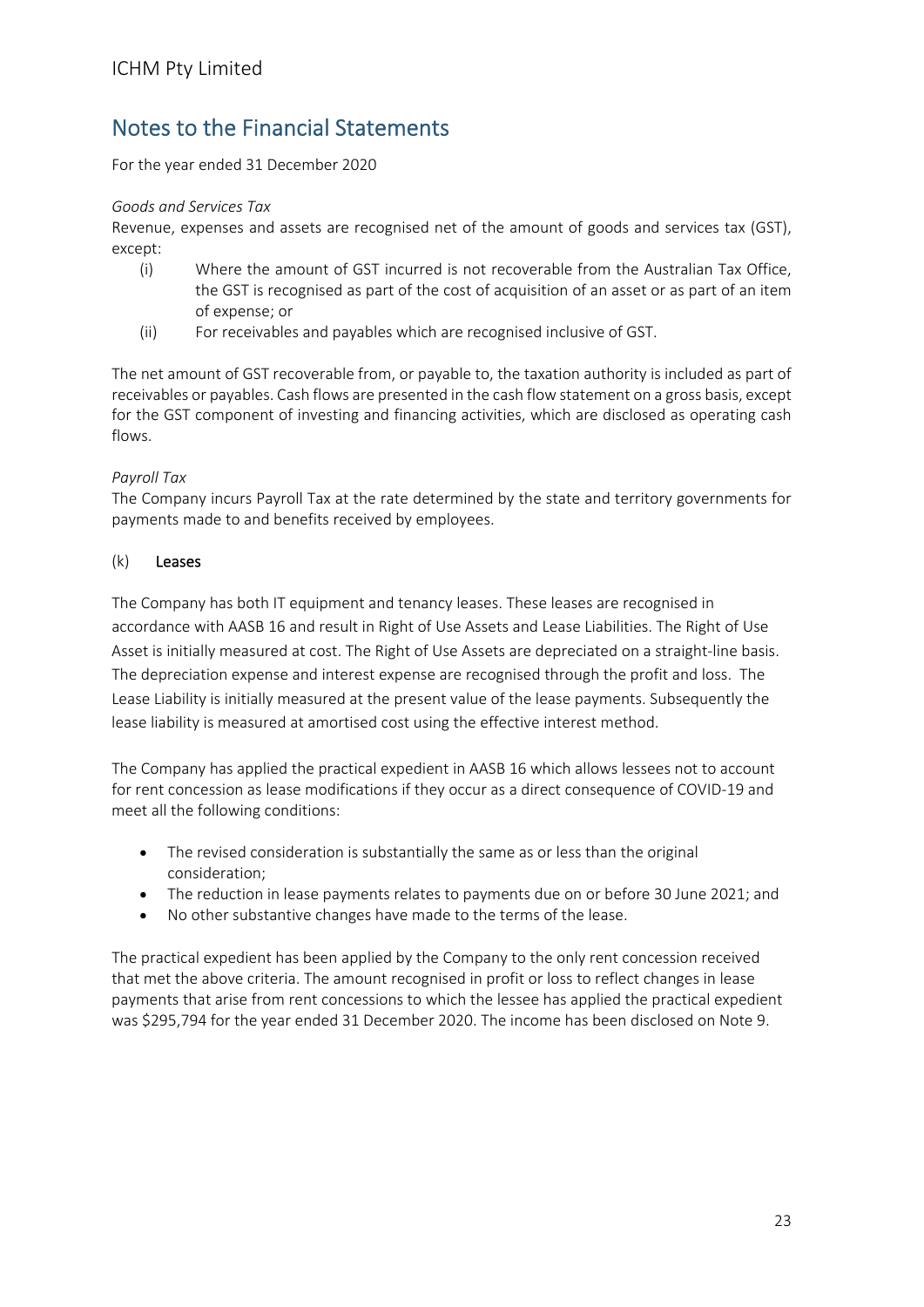For the year ended 31 December 2020

#### Note 7: Revenue

|                         | 2020<br>S | 2019<br>S |
|-------------------------|-----------|-----------|
|                         |           |           |
| Accommodation           | 485,346   | 828,456   |
| Application fees        | 32,818    | 17,088    |
| Equipment hire          |           | 22,891    |
| Course fees             | 7,486,308 | 6,049,565 |
| Material & resource fee | 60,364    | 91,706    |
| Career week income      |           | 11,113    |
| Total revenue           | 8,064,836 | 7,020,819 |

#### Note 8:Investment income

|                         | 2020  | 2019   |
|-------------------------|-------|--------|
|                         |       |        |
|                         |       |        |
| Interest income         | 1,778 | 14,056 |
| Total Investment income | 1,778 | 14,056 |

#### Note 9:Other revenue

|                                    | 2020      | 2019    |
|------------------------------------|-----------|---------|
|                                    |           | \$      |
|                                    |           |         |
| Commission                         | 2,480     | 2,748   |
| Fundraising and donations          | 5,000     | 500     |
| Licensed income                    | 329,193   | 250,735 |
| JobKeeper and Government Subsidies | 1,059,000 |         |
| Rent relief                        | 295,794   |         |
|                                    |           |         |
| Total other revenue                | 1,691,467 | 253,983 |

The Australian Federal Government established the JobKeeper Payment Scheme as a subsidy for business significantly affected by COVID‐19. Details of the scheme are available at https://www.ato.gov.au/general/jobkeeper‐payment/

Government Subsidy includes the Federal Government cash flow booster (details available at https://www.ato.gov.au/Business/Business‐activity‐statements‐(BAS)/In‐detail/Boosting‐cash‐flow‐ for-employers/) and payroll tax relief.

TAFE SA provided rent relief to the Company for the period from 1 April 2020 to 31 December 2020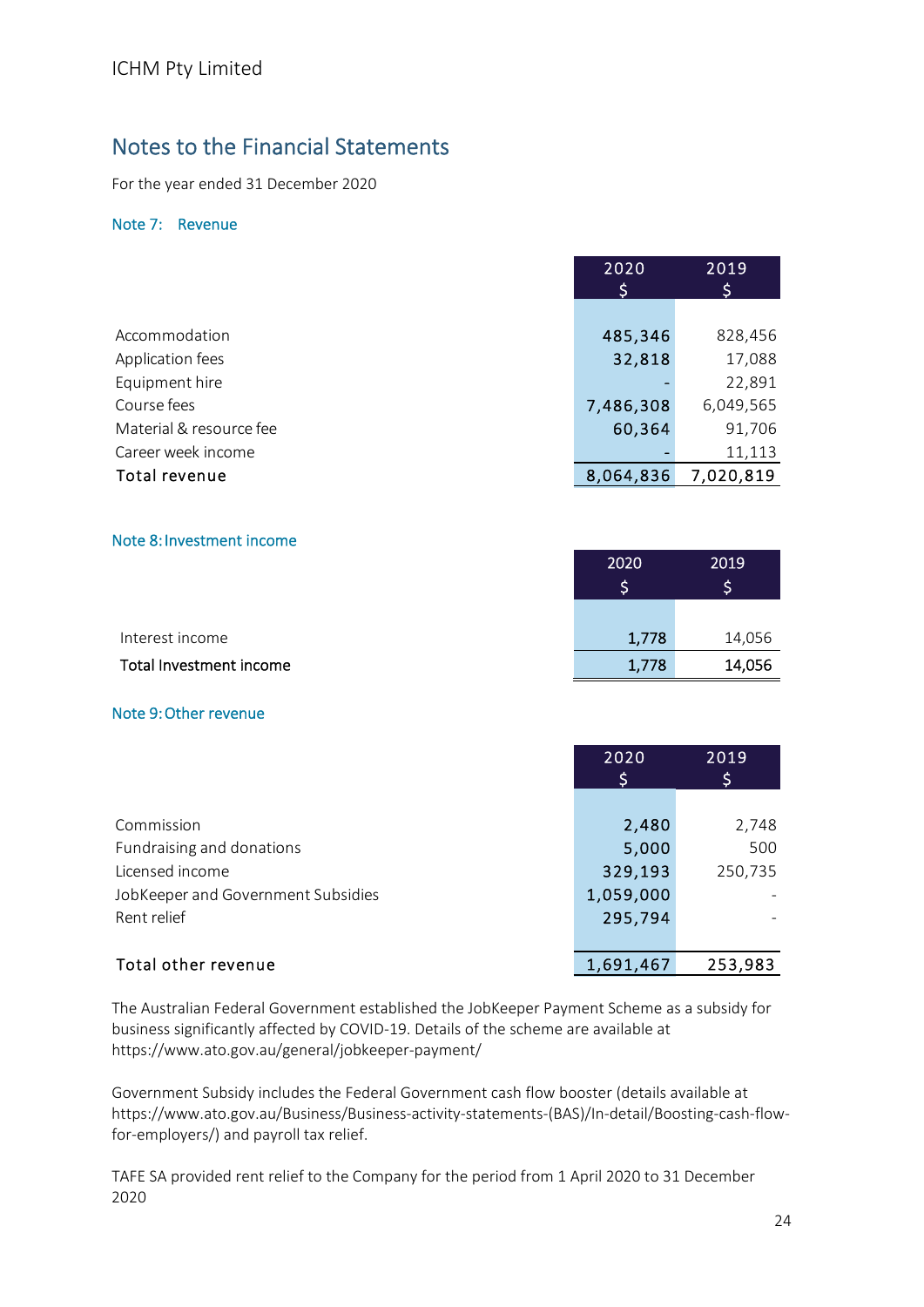For the year ended 31 December 2020

#### Note 10: Cost of sales

|                          | 2020      | 2019      |
|--------------------------|-----------|-----------|
|                          | Ş,        | \$        |
|                          |           |           |
| Accommodation expense    | 465,580   | 814,415   |
| Course costs             | 691,134   | 504,237   |
| Materials                | 147,662   | 271,986   |
| Student related expenses | 109,814   | 158,941   |
| Total cost of sales      | 1,414,190 | 1,749,579 |

#### Note 11: Administration expenses

|                                  | 2020    | 2019    |
|----------------------------------|---------|---------|
|                                  | \$      | \$      |
|                                  |         |         |
| Consultant fees                  | 152,932 | 98,022  |
| Insurance                        | 27,903  | 16,368  |
| Licences, fees and registrations | 15,351  |         |
| Printing, postage & stationery   | 18,776  | 33,820  |
| Subscriptions & memberships      | 29,134  | 59,585  |
| Total administration expenses    | 244,096 | 207,795 |

#### Note 12: Building costs

|                         | 2020   | 2019   |
|-------------------------|--------|--------|
|                         |        | 'S,    |
|                         |        |        |
| Repairs and maintenance | 1,526  | 42,073 |
| Telephone & internet    | 53,360 | 30,918 |
| Total building costs    | 54,886 | 72,991 |

#### Note 13: Employee related expenses

|                                 | 2020      | 2019      |
|---------------------------------|-----------|-----------|
|                                 | Ş         | \$        |
|                                 |           |           |
| Salaries and wages              | 3,877,396 | 3,768,463 |
| Superannuation                  | 359,882   | 349,132   |
| Other staff costs               | 394,209   | 460,784   |
| Total employee related expenses | 4,631,487 | 4,578,379 |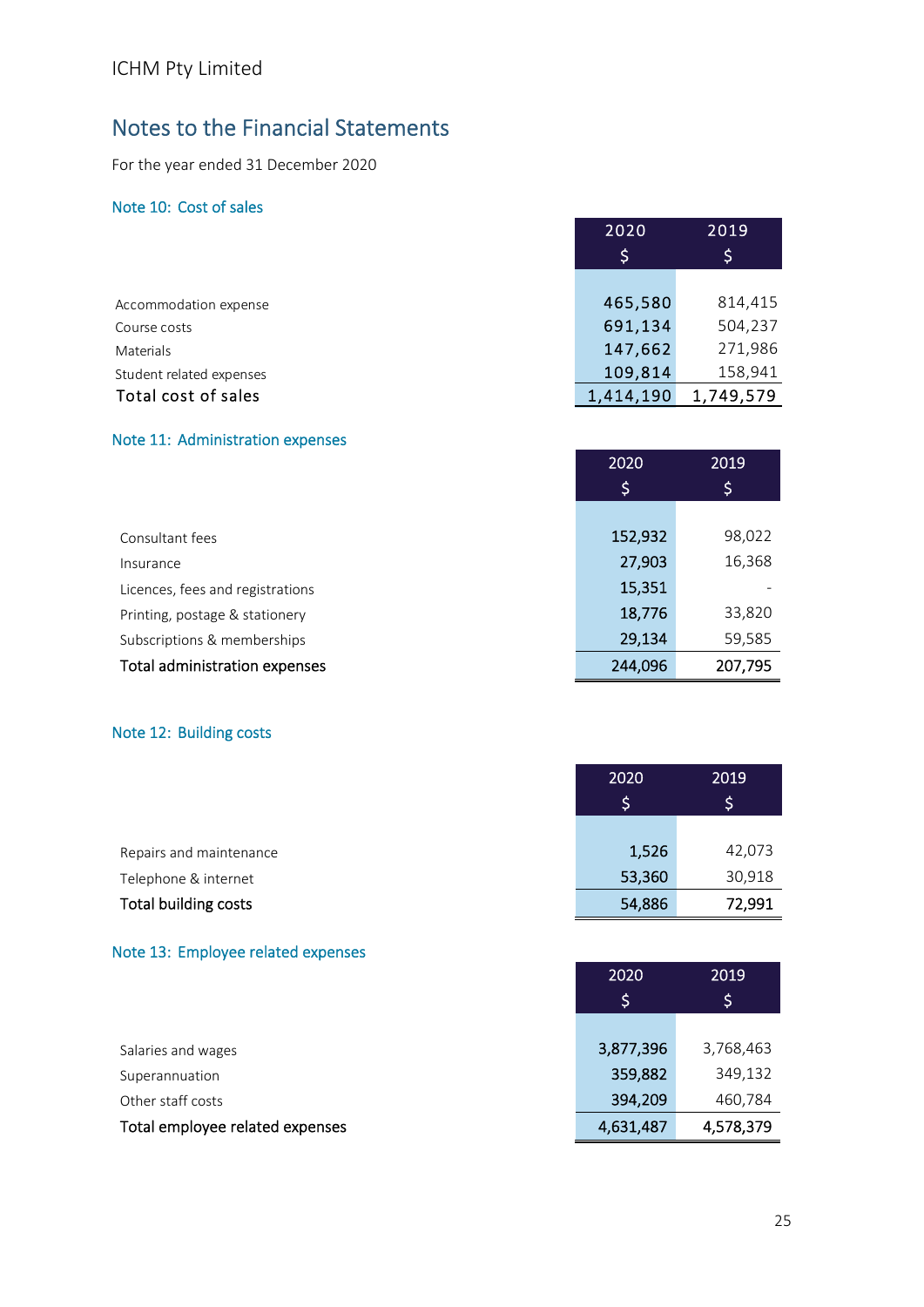For the year ended 31 December 2020

#### Note 14: Other expenses

|                                        | 2020    | 2019    |
|----------------------------------------|---------|---------|
|                                        | \$      | \$      |
|                                        |         |         |
| Bank fees                              | 11,577  | 13,632  |
| Computer costs                         | 103,612 | 133,521 |
| General expense                        | 39,909  | 22,010  |
| Interest                               | 914     | 11,000  |
| Promotions - Domestic                  | 41,903  | 91,073  |
| Promotions - General                   | 303,531 | 137,274 |
| Promotions - International             | 44,649  | 244,770 |
| Government subsidy related expenditure | 110,797 |         |
| Total other expenses                   | 656,892 | 653,280 |

#### Note 15: Trade and other receivables

|                                                        | 2020      | Restated<br>2019* |
|--------------------------------------------------------|-----------|-------------------|
|                                                        | \$        | Ş                 |
| Current                                                |           |                   |
| Trade receivables - students                           | 63,059    |                   |
| Trade receivables - general                            | 514       | 34,854            |
| Provision for impairment                               | (31, 500) |                   |
|                                                        | 32,073    | 34,854            |
| Fee Help                                               | 301,748   |                   |
| Other receivables                                      | 1,091     | 52,790            |
| Total current trade and other receivables              | 334,912   | 87,644            |
| *Defer to Note 21, Bestatement of comparative balances |           |                   |

\*Refer to Note 31: Restatement of comparative balances

As of 31 December 2020, trade receivables with a nominal value of \$31,559 (2019: \$29,028) were past due but not impaired. These relate to receivables from students on extended payment plan arrangements in relation to semester 2 2020.

The ageing analysis of trade receivables that were past due but not impaired is as follows:

|                                     | 2020   | 2019   |
|-------------------------------------|--------|--------|
|                                     |        |        |
| The ageing of these receivables is: |        |        |
| Less than 3 months                  | 31,559 | 27,028 |
| 3 to 6 months                       |        | 2,000  |
| Total                               | 31,559 | 29,028 |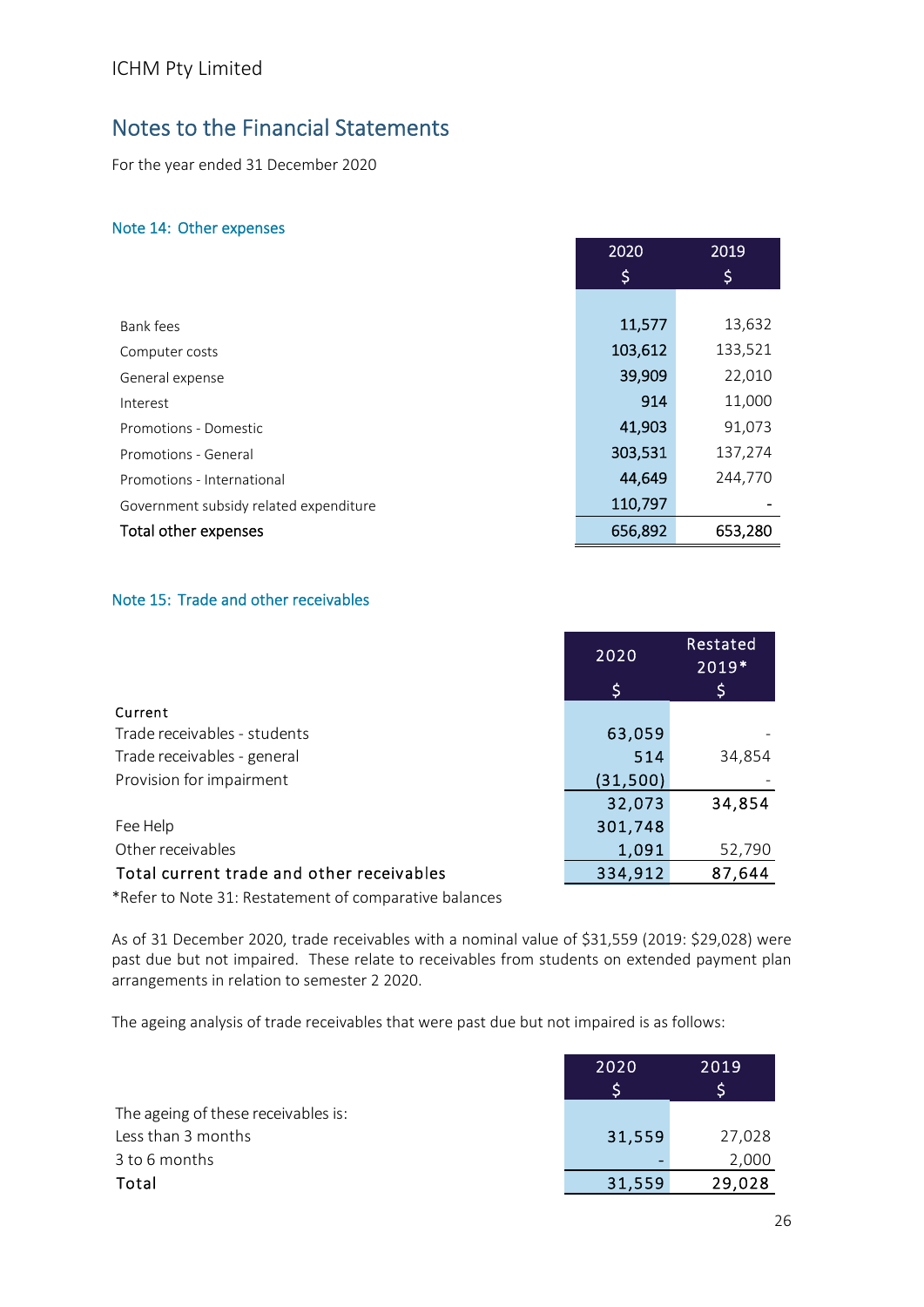For the year ended 31 December 2020

#### (a) Impaired receivables

As at 31 December 2020, current receivables with a nominal value of \$31,500 (2019: \$0) were impaired. The provision for 2020 was \$31,500 (2019: \$0).

|                                                                 | 2020     | 2019 |
|-----------------------------------------------------------------|----------|------|
|                                                                 |          |      |
| Movements in the provision for impaired receivables as follows: |          |      |
| At beginning of the period                                      |          |      |
| Provisions for impairment during the year                       | (31,500) |      |
| Receivables written off during the year as uncollectible        |          |      |
| Unused amount reversed                                          |          |      |
| At 31 December 2020                                             | (31,500) |      |

#### Note 16: Other assets

|                       | 2020   | 2019   |
|-----------------------|--------|--------|
|                       | \$     | \$     |
| Prepayments           | 79,383 | 72,413 |
| <b>GST Receivable</b> | 11,856 | -      |
| Total other assets    | 91,239 | 72,413 |

#### Note 17: Intangible assets

|                                | \$        | \$        |
|--------------------------------|-----------|-----------|
| At beginning of the period     |           |           |
| Cost                           | 537,282   | 537,036   |
| Accumulated amortisation       | (436,539) | (374,668) |
| Net book amount                | 100,743   | 162,368   |
|                                |           |           |
| Period Ended 31 December       |           |           |
| <b>Opening Net Book Amount</b> | 100,743   | 162,368   |
| Additions                      |           | 246       |
| Work in progress               | 22,343    |           |
| Amortisation charge            | (28, 504) | (61, 871) |
| Closing net book amount        | 94,582    | 100,743   |

2020 2019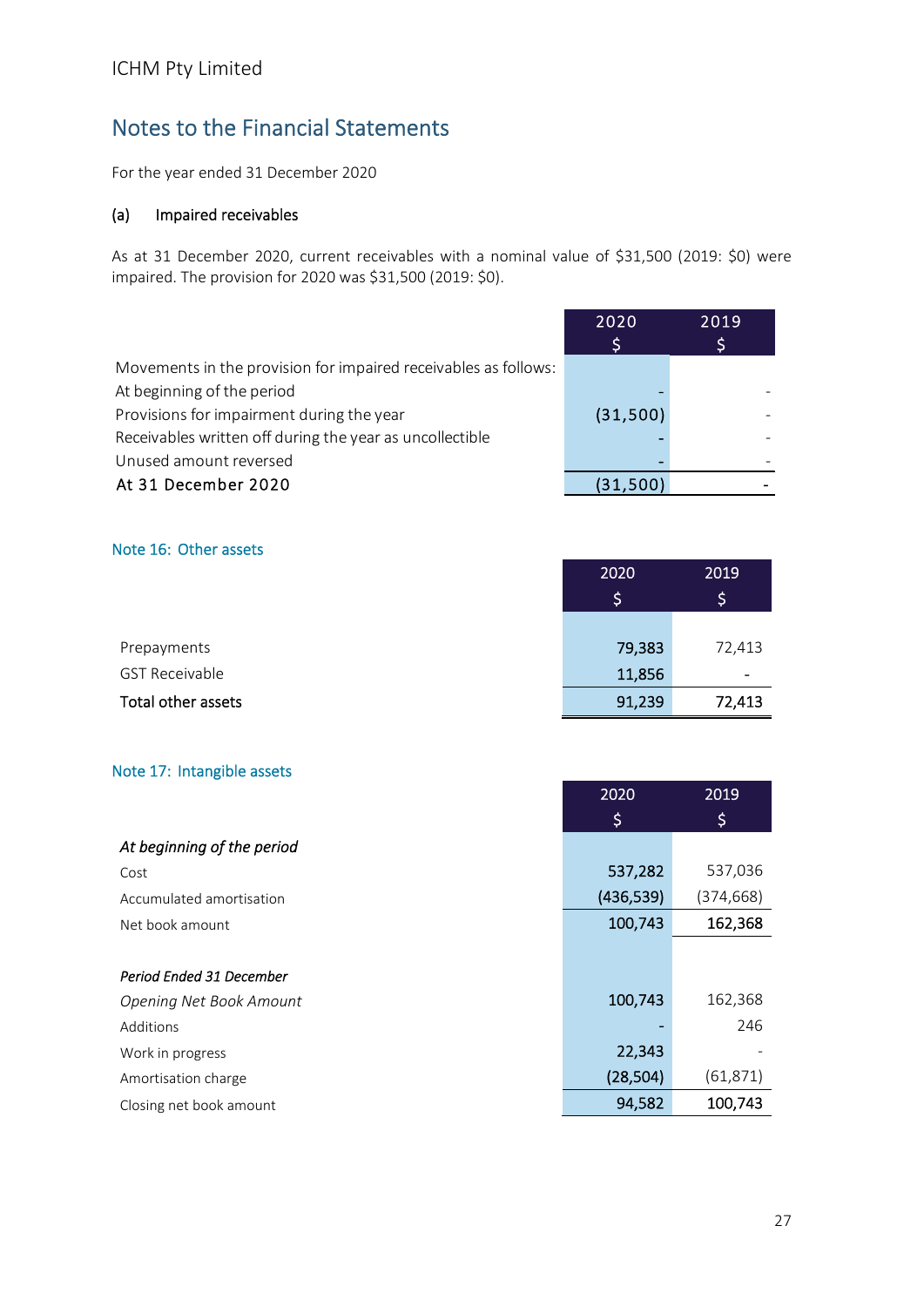For the year ended 31 December 2020

|                          | 2020       | 2019       |
|--------------------------|------------|------------|
|                          |            |            |
| Cost                     | 559,624    | 537,282    |
| Accumulated amortisation | (465, 042) | (436, 539) |
| Net book amount          | 94,582     | 100,743    |

#### Note 18: Property, plant and equipment

#### 2020

|                                   | Leasehold          | Computer    | <b>Furniture &amp;</b> | Closing<br>balance |
|-----------------------------------|--------------------|-------------|------------------------|--------------------|
|                                   | Improvements<br>\$ | Costs<br>\$ | <b>Fittings</b><br>\$  | \$                 |
| At 1 January 2020                 |                    |             |                        |                    |
| - Cost                            | 135,584            | 517,455     | 85,016                 | 738,055            |
| - Accumulated Depreciation        | (68, 907)          | (445, 313)  | (39,006)               | (553, 226)         |
| <b>Net Book Amount</b>            | 66,677             | 72,142      | 46,010                 | 184,829            |
|                                   |                    |             |                        |                    |
| Year Ended 31 December 2020       |                    |             |                        |                    |
| <b>Opening Net Book Amount</b>    | 66,677             | 72,142      | 46,010                 | 184,829            |
| Additions                         |                    | 83,371      | 4,731                  | 88,102             |
| Disposals                         |                    | (117, 694)  | (4,605)                | (122, 299)         |
| Depreciation Expense              | (27, 191)          | (57, 677)   | (9,068)                | (93, 936)          |
| Add back depreciation on disposal |                    | 117,693     | 4,605                  | 122,298            |
| <b>Closing Net Book Amount</b>    | 39,486             | 97,835      | 41,673                 | 178,994            |
|                                   |                    |             |                        |                    |
| At 31 December 2020               |                    |             |                        |                    |
| - Cost                            | 135,584            | 483,132     | 85,142                 | 703,858            |
| - Accumulated Depreciation        | (96,098)           | (385, 297)  | (43, 469)              | (524, 864)         |
| <b>Net Book Amount</b>            | 39,486             | 97,835      | 41,673                 | 178,994            |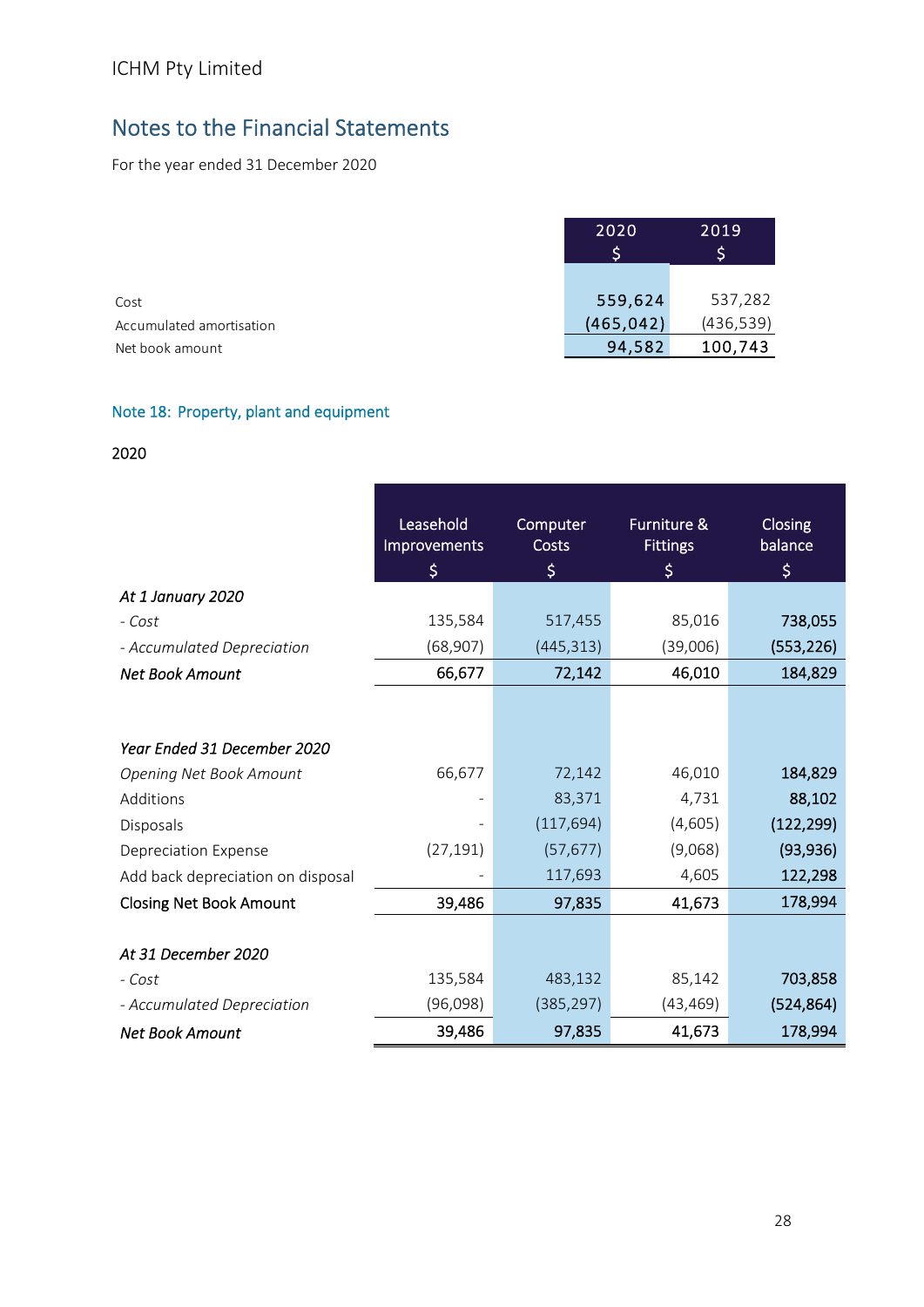For the year ended 31 December 2020

#### 2019

|                                   | Leasehold<br>Improvement<br>s.<br>\$ | Computer<br>Costs<br>\$. | Furniture &<br><b>Fittings</b><br>\$ | Closing<br>balance<br>\$ |
|-----------------------------------|--------------------------------------|--------------------------|--------------------------------------|--------------------------|
| At 1 January 2019                 |                                      |                          |                                      |                          |
| - Cost                            | 141,350                              | 632,284                  | 81,326                               | 854,960                  |
| - Accumulated Depreciation        | (47, 557)                            | (531, 933)               | (28,874)                             | (608, 364)               |
| <b>Net Book Amount</b>            | 93,793                               | 100,351                  | 52,452                               | 246,596                  |
|                                   |                                      |                          |                                      |                          |
| Year Ended 31 December 2019       |                                      |                          |                                      |                          |
| <b>Opening Net Book Amount</b>    | 93,793                               | 100,351                  | 52,452                               | 246,596                  |
| Additions                         |                                      | 33,742                   | 3,690                                | 37,432                   |
| Disposals                         | (5, 766)                             | (148, 571)               |                                      | (154, 337)               |
| Depreciation Expense              | (27, 116)                            | (61, 951)                | (10, 132)                            | (99, 199)                |
| Add back depreciation on disposal | 5,766                                | 148,571                  |                                      | 154,337                  |
| <b>Closing Net Book Amount</b>    | 66,677                               | 72,142                   | 46,010                               | 184,829                  |
| At 31 December 2019               |                                      |                          |                                      |                          |
| - Cost                            | 135,584                              | 517,455                  | 85,016                               | 738,055                  |
| - Accumulated Depreciation        | (68, 907)                            | (445, 313)               | (39,006)                             | (553, 226)               |
| Net Book Amount                   | 66,677                               | 72,142                   | 46,010                               | 184,829                  |

#### Note 19: Capital and reserves

(a) Share Capital

|                         | Ordinary<br><b>Shares</b><br>2020 | Ordinary<br><b>Shares</b><br>2019 |
|-------------------------|-----------------------------------|-----------------------------------|
|                         | \$                                | \$                                |
| In issue at 1 January   |                                   |                                   |
| Issued for cash         | 400,000                           | 0                                 |
| In Issue at 31 December | 400,002                           |                                   |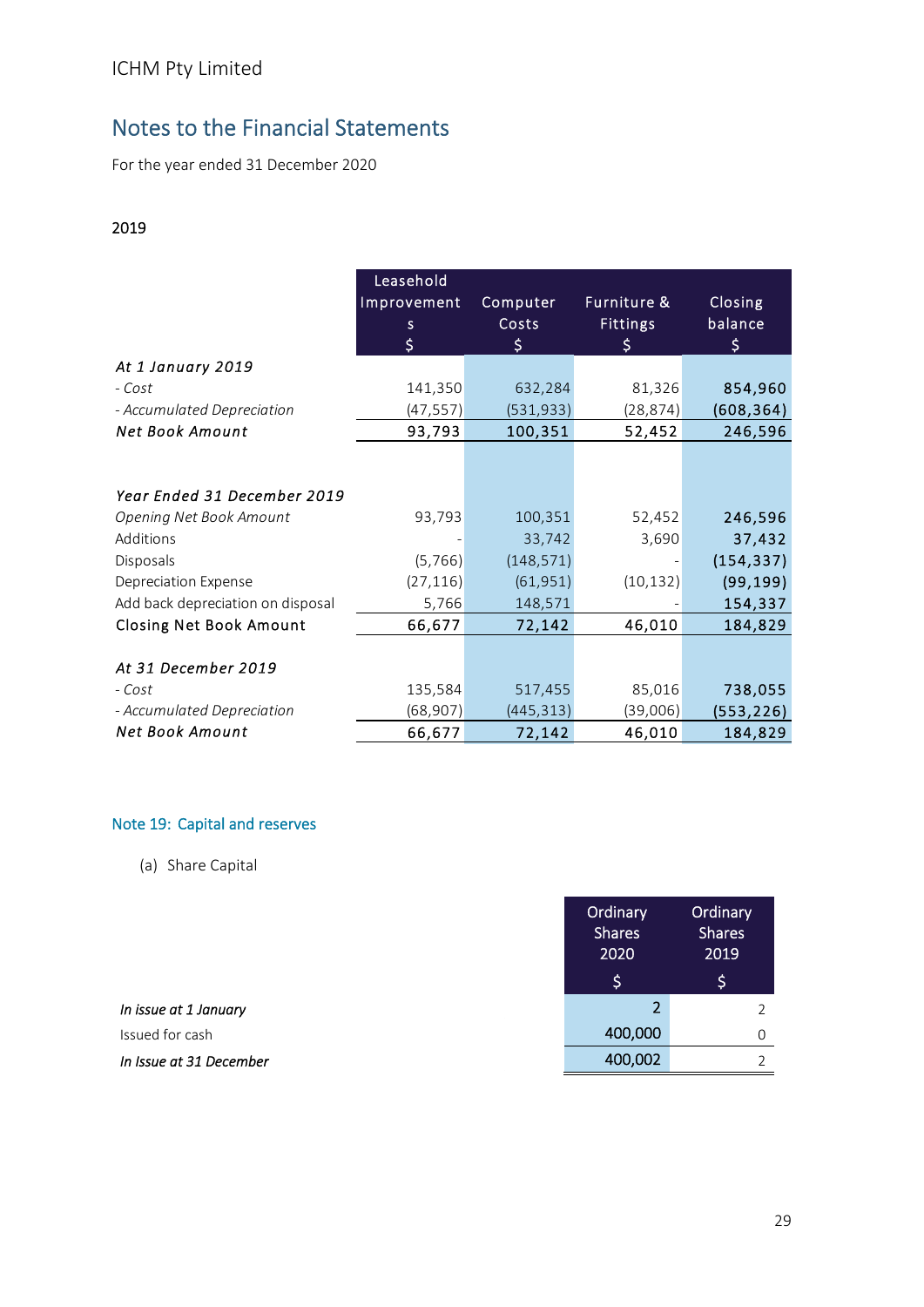For the year ended 31 December 2020

- (a) Share Capital (continued)
- (i) Ordinary Shares

ICHM Pty Ltd does not have authorised capital or par value in respect of its issued shares. All issues shares are fully paid.

(ii) Issue of ordinary shares

In 31 January 2020, the general meeting of shareholders decided on the issue of 400,000 ordinary shares at an exercise price of \$1 per share (2019 \$1 per share)

#### Note 20: Trade and other payables

| 2020    | 2019    |
|---------|---------|
| S       | \$      |
|         |         |
|         | 146,395 |
|         | 87,143  |
| 220,000 |         |
| 121,607 | 13,394  |
| 136,748 | 119,501 |
| 517,119 | 366,433 |
|         | 38,764  |

\* Refer to Note 24: Related party disclosures

#### Note 21: Other liabilities

|                            | 2020    | Restated<br>$2019*$ |
|----------------------------|---------|---------------------|
|                            |         |                     |
|                            |         |                     |
| Income received in advance | 778,221 | 1,696,001           |
| Total other liabilities    | 778,221 | 1,696,001           |

\* Refer to Note 31: Restatement of comparative balances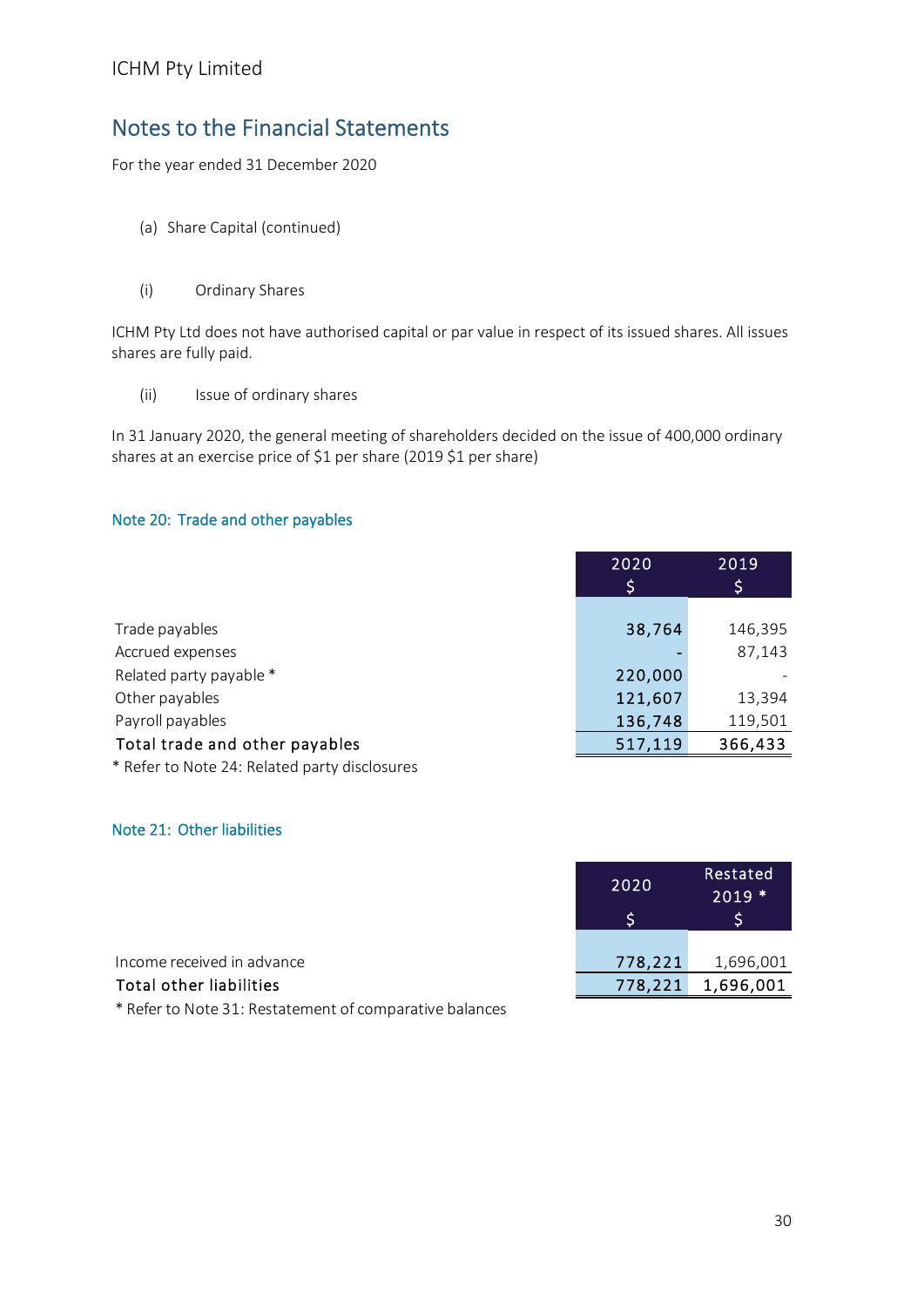For the year ended 31 December 2020

#### Note 22: Provisions

|                                                            | 2020    | 2019    |
|------------------------------------------------------------|---------|---------|
| Current provisions expected to be settled within 12 months | \$      | \$      |
| <b>Employee benefits</b>                                   |         |         |
| Annual leave                                               | 252,255 | 273,103 |
| Long service leave                                         | 184,191 | 328,391 |
| Total current provisions                                   | 436,446 | 601,494 |
|                                                            |         |         |
| Non-current provisions                                     |         |         |
| <b>Employee benefits</b>                                   |         |         |
| Long service leave                                         | 70,329  | 61,771  |
| Total non-current provisions                               | 70,329  | 61,771  |
| <b>Total provisions</b>                                    | 506,775 | 663,265 |

#### Note 23: Note to the Statement of Cash Flows

(a) For the purposes of the Statement of Cash Flows, cash includes cash on hand and in banks and investments in term deposits. Cash at the end of the financial year as shown in the Statement of Cash Flows is reconciled to the related items in the Statement of Financial Position as follows:

|                           | 2020      | 2019      |
|---------------------------|-----------|-----------|
|                           |           |           |
|                           |           |           |
| Cash and cash equivalents | 2,454,627 | 1,615,311 |
|                           | 2,454,627 | 1,615,311 |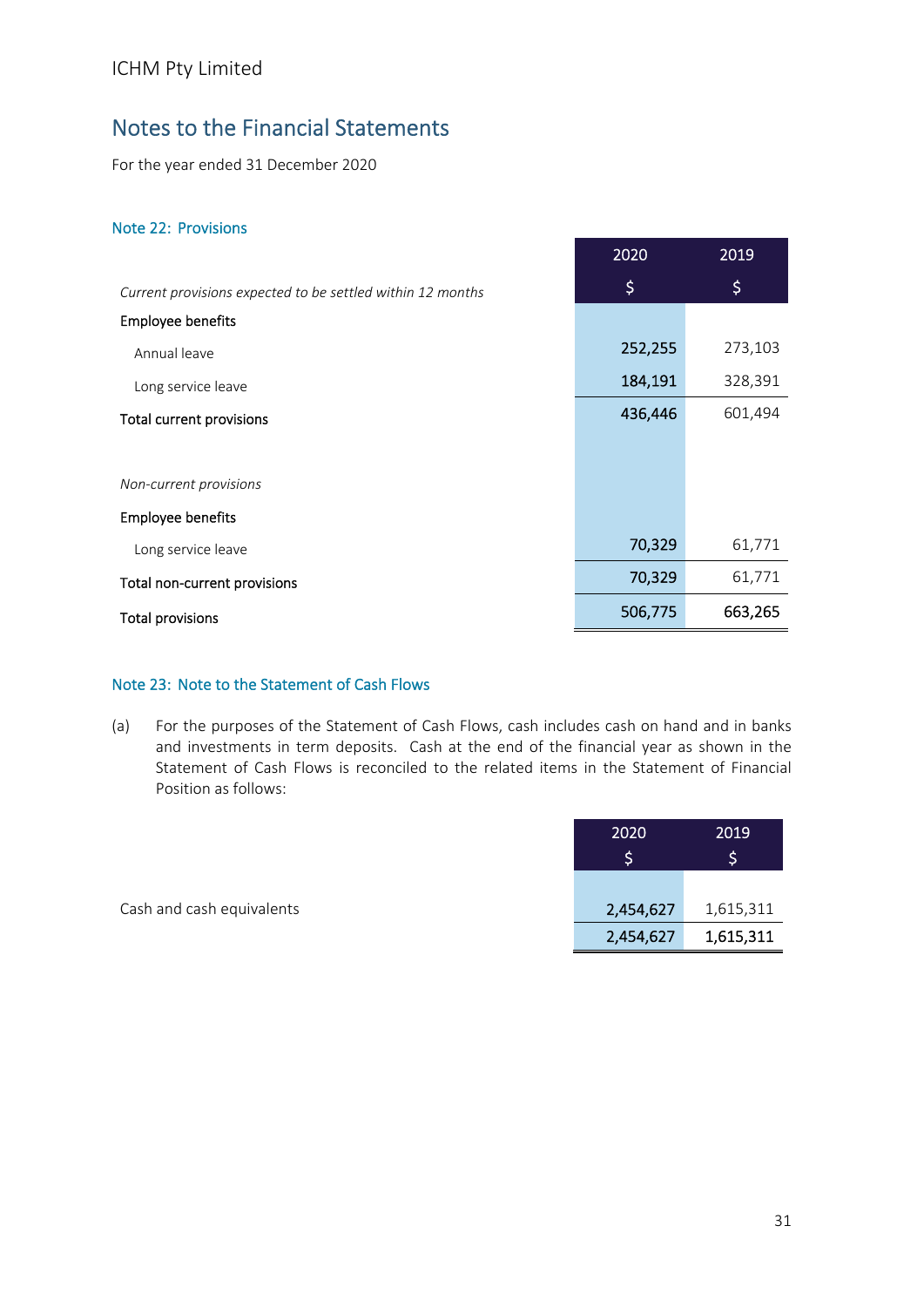For the year ended 31 December 2020

(b) Reconciliation of operating result after income tax to net cash flows from operating activities.

|                                           | 2020       | Restated<br>2019* |
|-------------------------------------------|------------|-------------------|
|                                           | $\zeta$    | \$                |
|                                           |            |                   |
| Surplus/ (Deficit) for the year           | 2,171,073  | (593, 914)        |
| Amortisation                              | 28,504     | 61,871            |
| Depreciation                              | 93,936     | 99,199            |
| Interest Income                           | (1,778)    | (14,056)          |
| Lease interest expense                    | 6,967      | 7,063             |
| Lease depreciation                        | 420,706    | 452,615           |
|                                           |            |                   |
| Changes in net assets and liabilities:    |            |                   |
| Movement in receivables                   | (237, 572) | 589,695           |
| Movement in other assets                  | (18, 826)  | 41,084            |
| Movement in trade and other payables      | 140,990    | (125, 322)        |
| Movement in other liabilities             | (917, 780) | 252,358           |
| Movement in provisions                    | (156, 490) | 46,736            |
| Net cash provided by operating activities | 1,529,730  | 817,329           |

\*Refer to Note 31: Restatement of comparative balances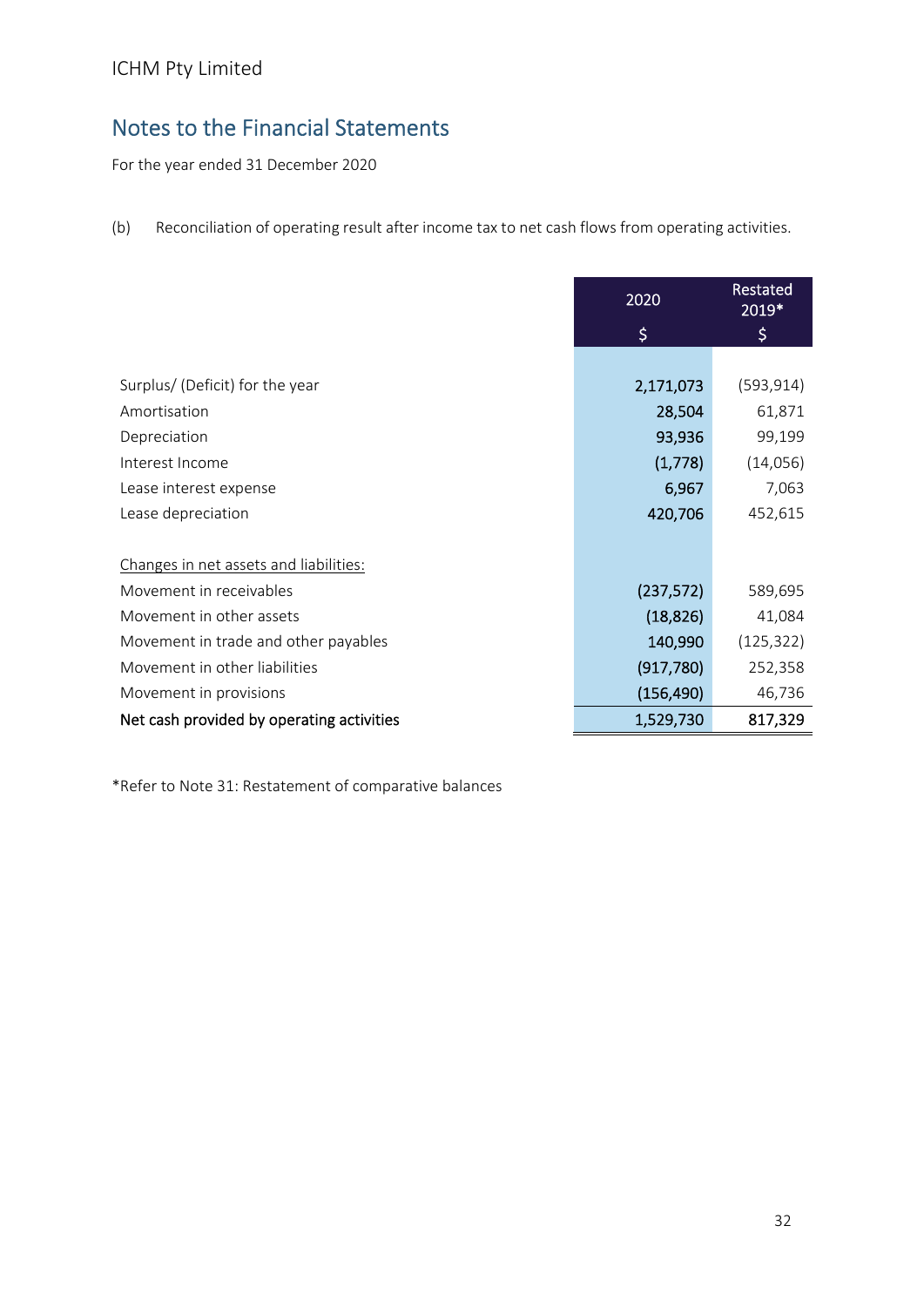For the year ended 31 December 2020

#### Note 24: Related party disclosures

#### (a) Ultimate controlling entity

The controlling entity of the Company is New Zealand Holdco 2018 Limited.

#### (b) Details of Key Management Personnel

The Directors and other members of key management personnel of the Company during the year were:

#### Non‐Executive Directors

| Ms Bodelle Francis            | Resigned 9 December 2020   |
|-------------------------------|----------------------------|
| Mr Scipio Lipman              | Resigned 14 February 2020  |
| Mr Kevin Lynch                | Resigned 23 June 2020      |
| Professor Simon Maddocks      | Resigned 31 January 2020   |
| Mrs Meredith Parry            | Resigned 31 January 2020   |
| Ms Ana Maria Rivera Rebolledo | Resigned 16 February 2021  |
| Mr Richard Ryan AO            | Resigned 31 January 2020   |
| Mrs Denise Von Wald           | Appointed 15 February 2018 |
| Mr Colm Saunders              | Appointed 23 April 2020    |
|                               |                            |

#### Executive Officer

Mrs Natalie Simmons Chief Executive Director appointed 23 April 2020

#### (c) Remuneration of key management personnel

The remuneration of directors and other members of key management personnel during the year was as follows: <sup>2020</sup> <sup>2019</sup>

|                         | ZUZU    | <b>SOTA</b> |
|-------------------------|---------|-------------|
|                         |         |             |
|                         |         |             |
| Short-term benefits     | 260,647 | 280,598     |
| Post-employee benefits* | 24,294  | 30,150      |
| Long term benefits **   | 695     | 12,073      |
|                         | 285,636 | 322,821     |

*\* Superannuation is included in post‐employee benefits.*

*\*\* Long service leave is included in long term benefits.*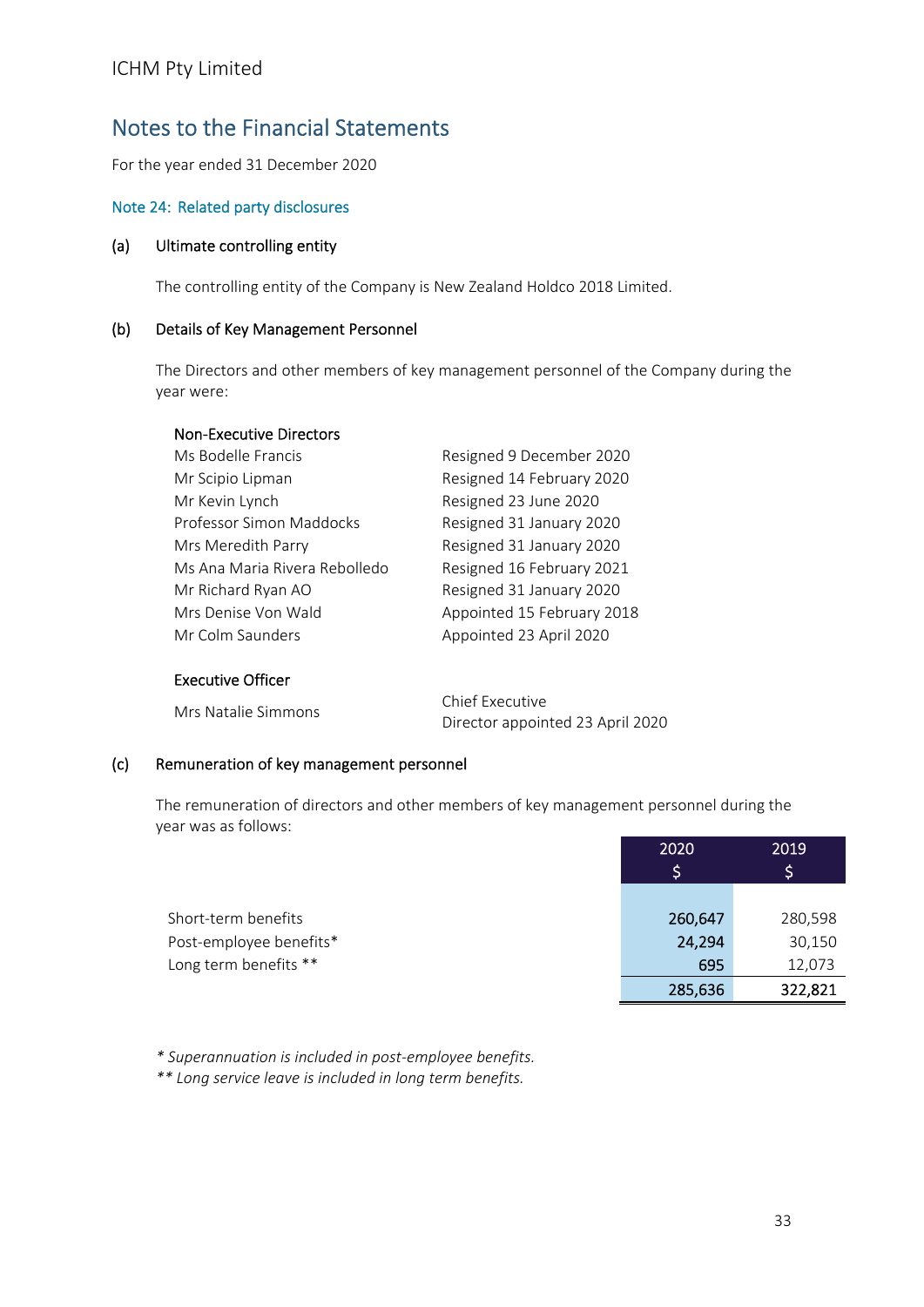For the year ended 31 December 2020

#### (d) Transaction with key management personnel

During the year, the Company entered into the following transactions with key management personnel:

|                                        | 2020      | 2019     |
|----------------------------------------|-----------|----------|
|                                        |           |          |
| Mr Richard Ryan - Consulting fees      |           | (1,460)  |
| Loan interest paid to Mr Gerald Lipman | -         | (11,000) |
| Mr G Lipman - Loan / (repayment)       | (400,000) | 400,000  |

#### (e) Transactions with Related Party

During the year, the following transactions with related parties occurred:

|                                                                                | 2020                  | 2019<br>\$ |
|--------------------------------------------------------------------------------|-----------------------|------------|
| Charles Darwin University - Lecturer professional<br>development and insurance |                       | (16, 115)  |
| Education<br>Pty Ltd -<br>Marketing<br>Up.<br>expenses                         | (220,000)             |            |
| Charles Darwin University<br>- Increase in loan<br>- Repayment of loan         | 150,000<br>(300, 000) | 150,000    |

#### (f) Transactions with Related Party

|                           | 2020    | 2019    |
|---------------------------|---------|---------|
|                           |         |         |
|                           |         |         |
| <b>UP Education</b>       | 220,000 |         |
| Mr G Lipman               |         | 400,000 |
| Charles Darwin University |         | 150,000 |

#### Note 25: Financial instruments

(a) Capital risk management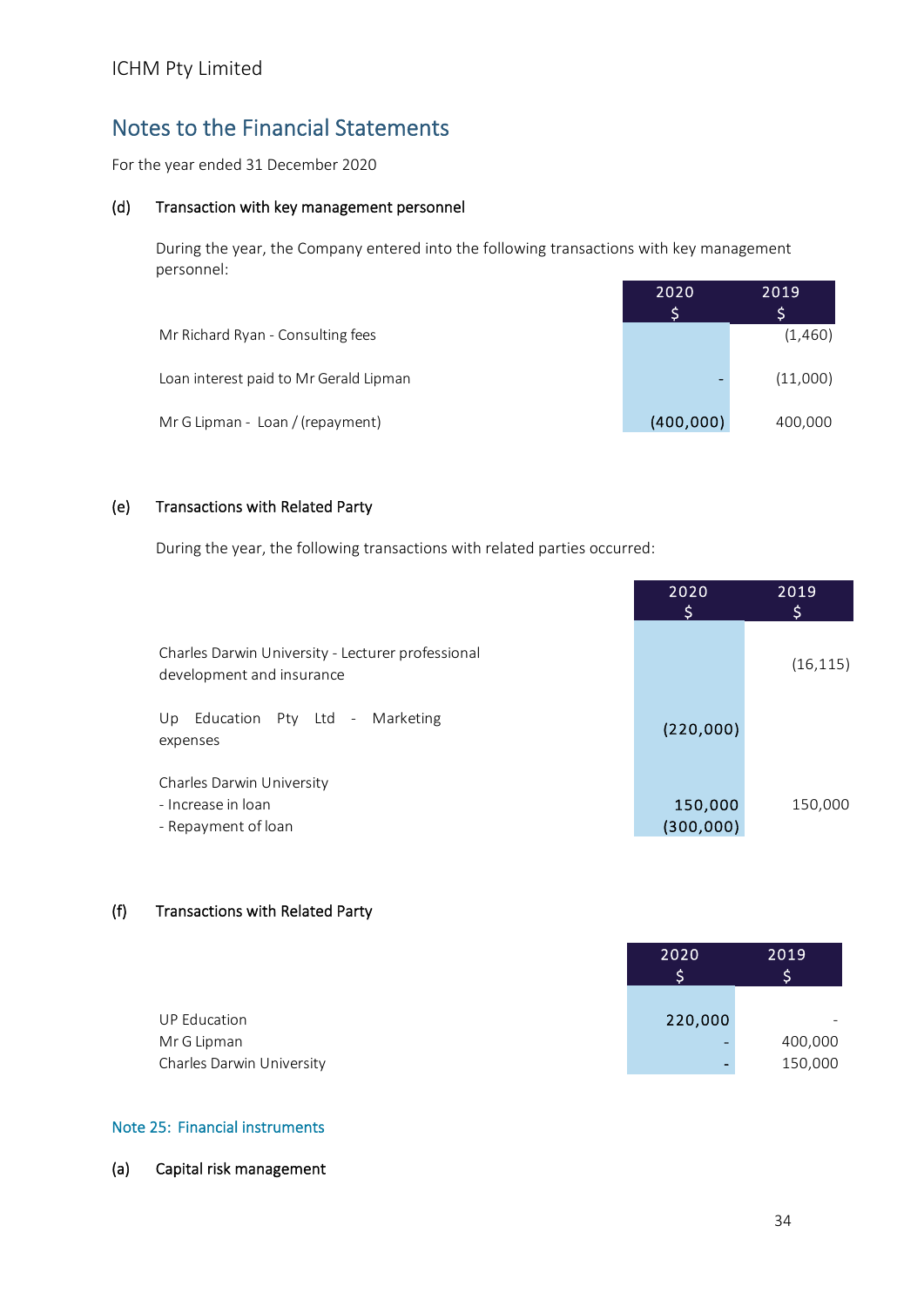ICHM Pty Limited does not have significant exposure to capital risk as the Company does not have any investments.

### Notes to the Financial Statements

For the year ended 31 December 2020

#### (b) Financial risk management objectives

ICHM Pty Limited has an appointed Board to make all of the financial decisions for the Company.

#### (c) Market risk

ICHM Pty Limited does not have significant exposure to market risk as the Company does not have any significant financial instruments.

#### (d) Credit risk

ICHM Pty Limited does not have significant exposure to credit risk.

#### (e) Interest rate risk management

ICHM Pty Limited exposure to interest rate risk is minimised as there are no borrowings other than the related party loan.

#### *Interest rate sensitivity:*

The following table demonstrates the sensitivity to a reasonably possible change in interest rates on that portion of cash, term deposits and liquid investments:

|                                     | Increase/<br>Decrease in<br><b>Basis Points</b> | <b>Effect on</b><br>profit |
|-------------------------------------|-------------------------------------------------|----------------------------|
| For the year ended 31 December 2020 | $+50$                                           | 12,273                     |
|                                     | -50                                             | (12, 273)                  |
| For the year ended 31 December 2019 | $+50$                                           | 8,077                      |
|                                     | -50                                             | (8.077)                    |

#### Note 26: Remuneration of auditors

Amount received, or due and receivable, by the auditors for auditing the financial report of: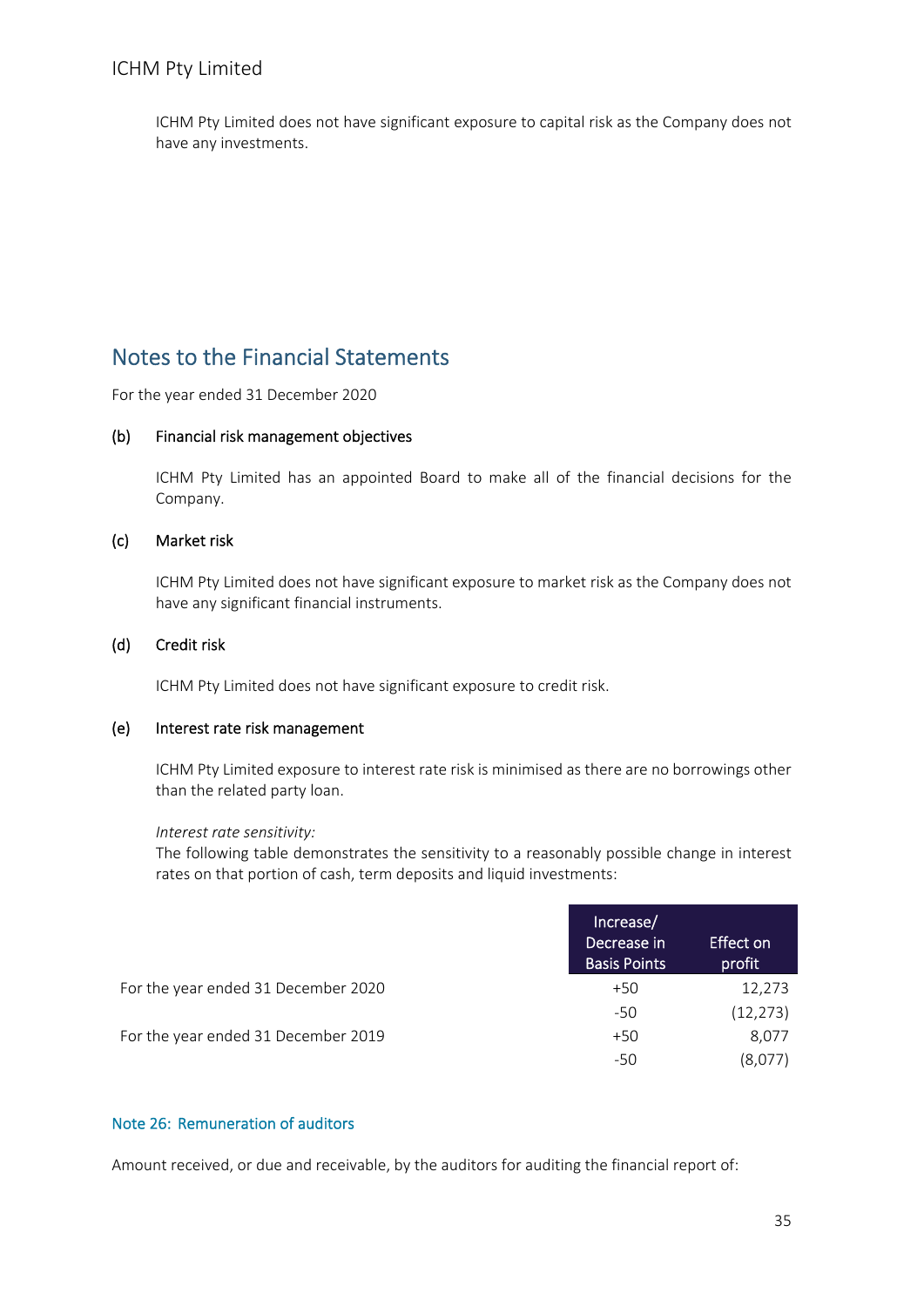|                                             | 2020   | 2019   |
|---------------------------------------------|--------|--------|
|                                             |        |        |
| KPMG                                        | 25,875 |        |
| Auditor- General for the Northern Territory |        | 30,000 |

In the prior year, above audit services were supplied by the Auditor‐ General for the Northern Territory with KPMG acting as the subcontractor auditor for the Auditor‐General for the Northern Territory.

### Notes to the Financial Statements

For the year ended 31 December 2020

#### Note 27: Contingencies

#### Contingent liabilities

No claim has been made or threatened against the Company by any party. In addition, there are no known circumstances likely to give rise to any such claim.

#### Note 28: Commitments

#### (a) Capital Commitments

ICHM Pty Limited does not have any capital commitments as at 31 December 2020 (2019 ‐ \$Nil).

#### Note 29: Leases

The Company leases a property. This lease runs for a period of 3 year period with an option to renew after that date. The Company recognised the lease up to 2023 as ICHM does not plan to exercise the option for renewal. The lease payments are subject to rent reviews based on CPI.

The company also leases office equipment. However, these are not material.

#### (a) Right of Use Assets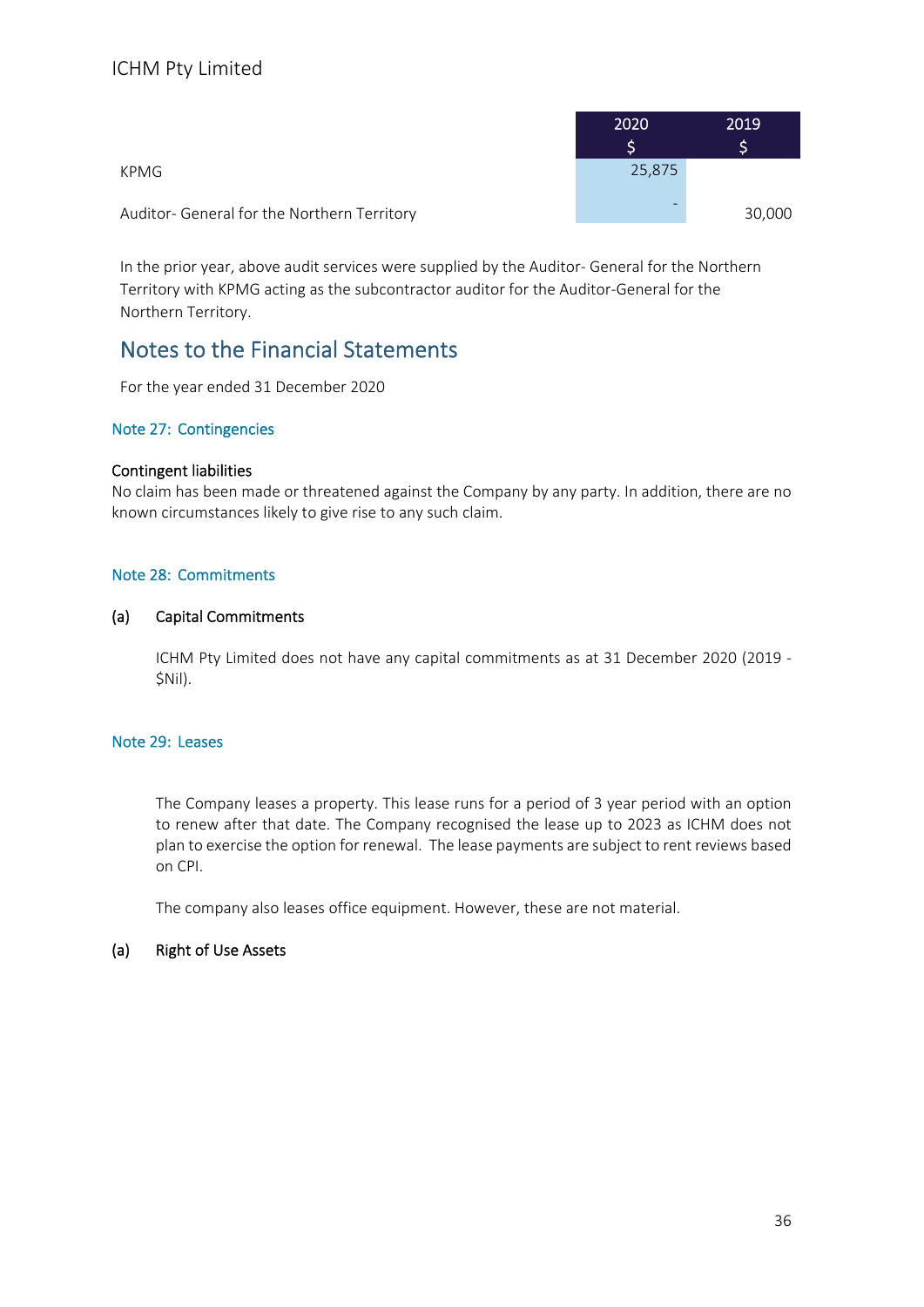### ICHM Pty Limited

| 2020                                      | Land and<br><b>Buildings</b> | Office<br>Equipment | Total      |
|-------------------------------------------|------------------------------|---------------------|------------|
|                                           |                              |                     |            |
| Balance as at 1 January 2020              | 412,138                      | 12,677              | 424,815    |
| Adjustment for early replacement of lease |                              | (4, 109)            | (4, 109)   |
| Depreciation charge for the year          | (412, 138)                   | (8,568)             | (420, 706) |
| Additions to right of use assets          | 1,179,359                    | 48,550              | 1,227,909  |
| Balance as at 31 December 2020            | 1,179,359                    | 48,550              | 1,227,909  |
|                                           |                              |                     |            |
| 2019                                      | Land and<br><b>Buildings</b> | Office<br>Equipment | Total      |
|                                           |                              |                     |            |
| Balance as at 1 January 2019              | 852,075                      | 25,355              | 877,430    |
| Depreciation charge for the year          | (439, 937)                   | (12, 678)           | (452, 615) |
| Balance as at 31 December 2019            | 412,138                      | 12,677              | 424,815    |

# Notes to the Financial Statements

For the year ended 31 December 2020

#### $(b)$ Amounts recognised in profit and loss

| 2020                                | Land and<br><b>Buildings</b> | Office<br>Equipment | Total   |
|-------------------------------------|------------------------------|---------------------|---------|
| Leases under AASB 16                |                              |                     |         |
| Interest on lease liabilities       | 6,038                        | 929                 | 6,967   |
| Depreciation on right of use asset  | 412,138                      | 8,568               | 420,706 |
| Total recognised in profit and loss | 418,176                      | 9,497               | 427,673 |
|                                     |                              |                     |         |
|                                     | Land and                     | Office              |         |
| 2019                                | <b>Buildings</b>             | Equipment           | Total   |
| Leases under AASB 16                |                              |                     |         |
| Interest on lease liabilities       | 6,523                        | 540                 | 7,063   |
| Depreciation on right of use asset  | 439,937                      | 12,678              | 452,615 |
| Total recognised in profit and loss | 446,460                      | 13,218              | 459,678 |

#### (c) Amounts recognised in statement of cash flows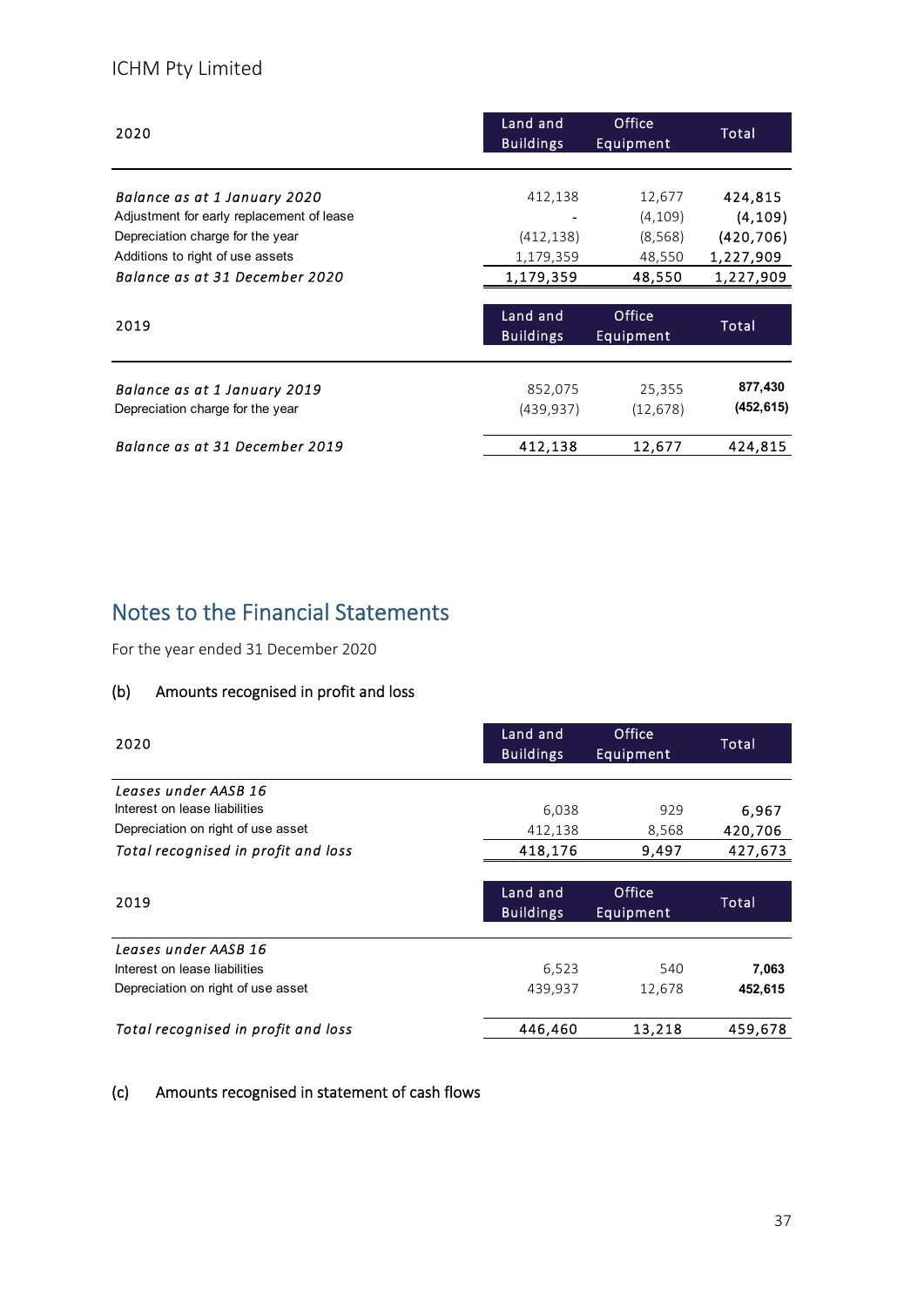#### ICHM Pty Limited

| 2020                          | Land and<br><b>Buildings</b> | Office<br>Equipment | Total   |
|-------------------------------|------------------------------|---------------------|---------|
| Total cash outflow for leases | 422,568                      | 9,180               | 431,748 |
| 2019                          | Land and<br><b>Buildings</b> | Office<br>Equipment | Total   |
| Total cash outflow for leases | 442,068                      | 13,044              | 455,112 |

#### Note 30: Events occurring after the balance sheet date

International travel restriction in place in relation to COVID‐19 have resulted in a lower than expected intake of new students into semester 1 2021. ICHM does not expect international students to be exempted from the international travel restrictions in 2021 and as a result expects the semester 2 2021 intake to be lower than budget. In response to the financial impact of reduced new student numbers ICHM has implemented a restructure which includes transferring responsibility for some functions to the UP Education Group Shared Services Division and other staff reductions in line with lower student numbers.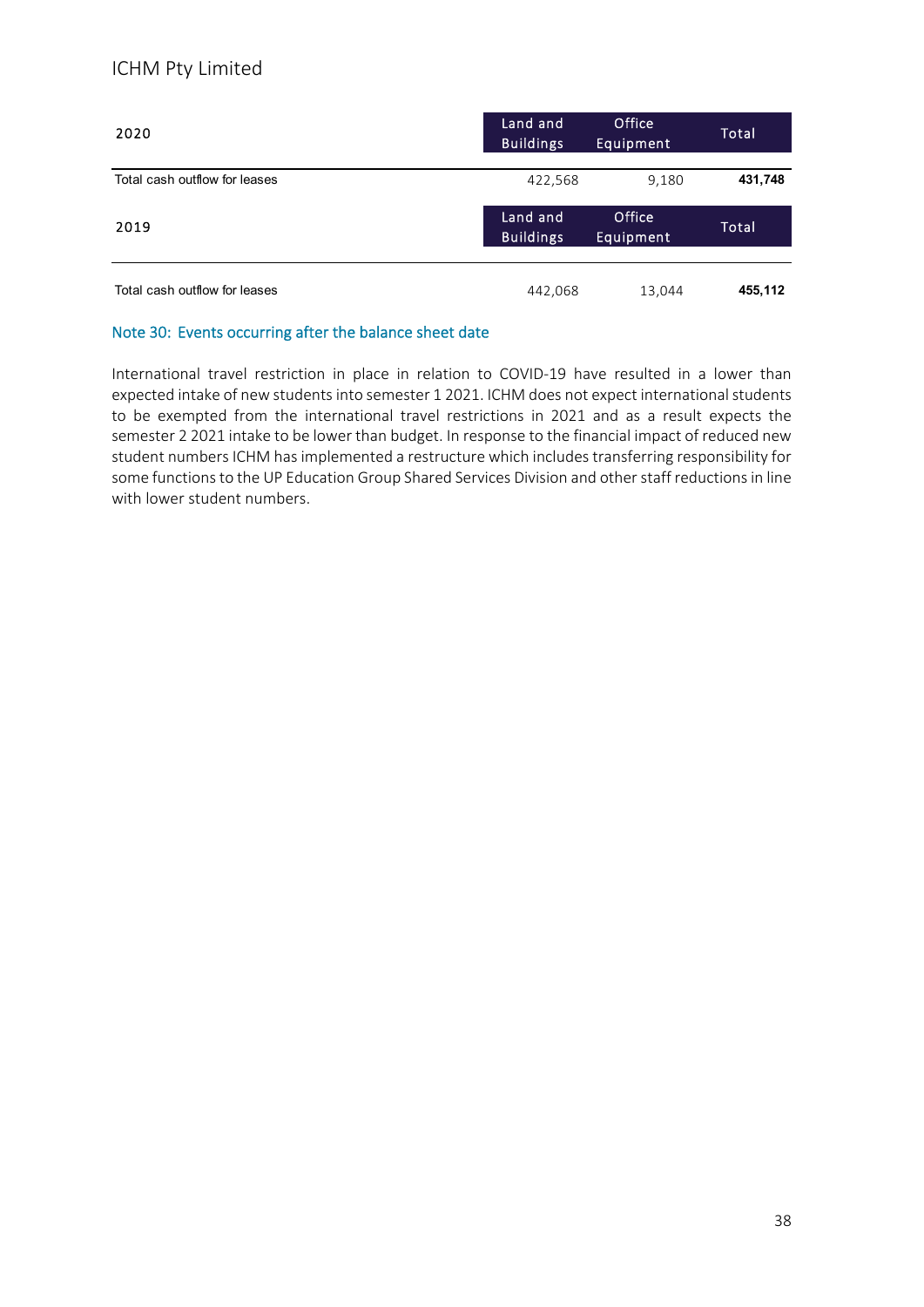For the year ended 31 December 2020

#### Note 31: Restated prior year balance

During the year ended 31 December 2020, it was identified that fees invoiced to students relating to education services offered for enrolment in a period subsequent to the Company's financial year end were recognised as a trade receivable and income received in advance. Students are invoiced at the same time an enrolment offer is issued for future study period. Therefore, the invoice does not create any legal rights or obligations between the Company and the student. A contract only exists once an offer has been accepted by the student. As a consequence, trade receivables and income received in advance have been overstated. The errors have been corrected by restating each of the affected financial statement line items for prior periods.

The restatement only impacts the Statement of Financial Position. The associated income fee revenue was only ever recognised in the associated enrolled study period, therefore the restatement does not impact the Statement of Profit or Loss and Other Comprehensive Income for the year ended 31 December 2019. There is also no impact on the total operating, investing or financing cash flows for the year ended 31 December 2019.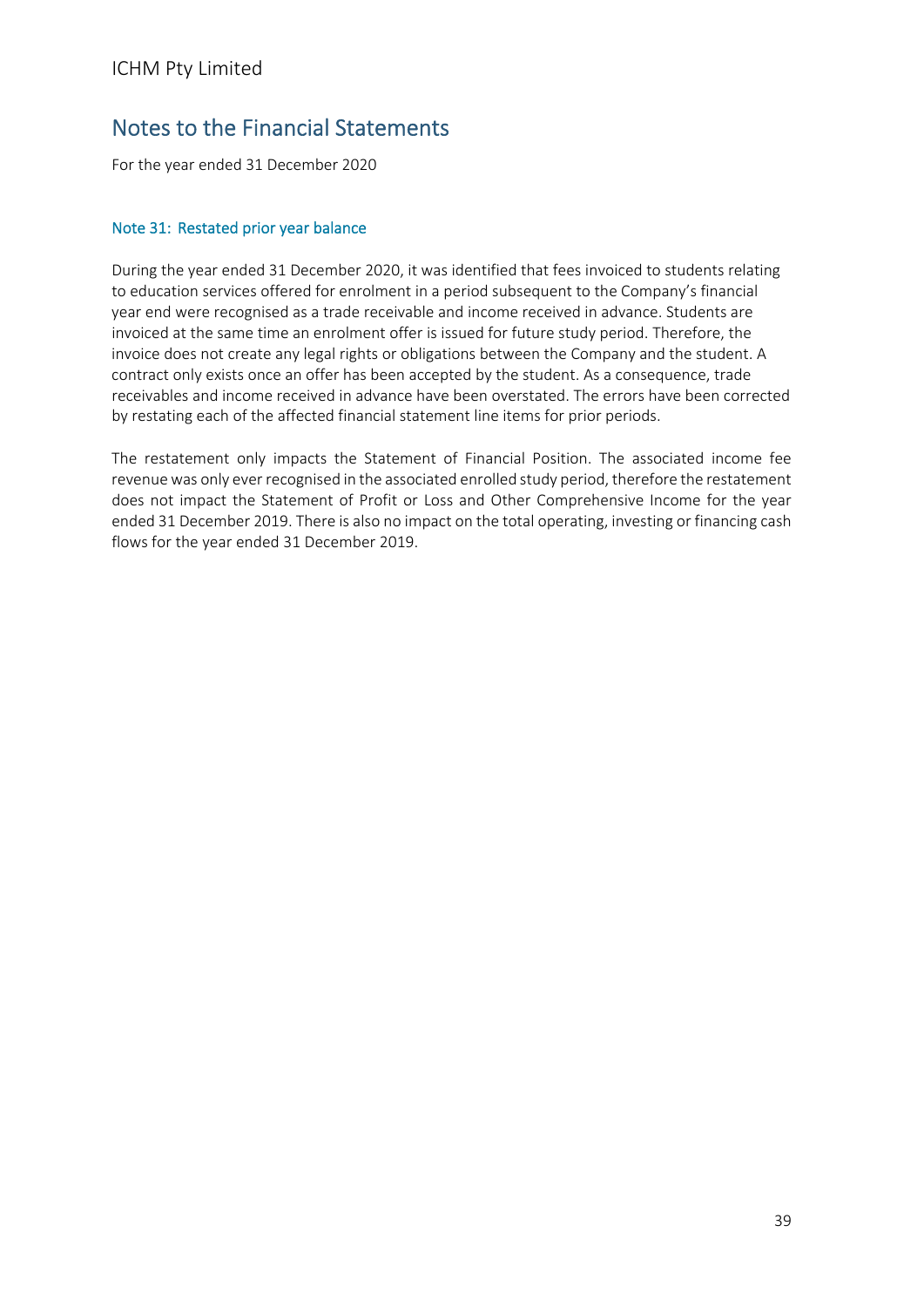For the year ended 31 December 2020

The following disclosure summarises the impact of the amendment on the comparative balances.

|                                  |              | Restated 31    |                          | Original 31   |
|----------------------------------|--------------|----------------|--------------------------|---------------|
|                                  | <b>Notes</b> | December       | Restatement              | December      |
|                                  |              | 2019           |                          | 2019          |
|                                  |              | \$             | \$                       | \$            |
| <b>ASSETS</b>                    |              |                |                          |               |
| <b>Current assets</b>            |              |                |                          |               |
| Cash and cash equivalents        |              | 1,615,311      |                          | 1,615,311     |
| Trade and other receivables      |              | 87,644         | 2,952,046                | 3,039,690     |
| Right of use assets              |              | 424,815        |                          | 424,815       |
| Other assets                     |              | 72,413         |                          | 72,413        |
| <b>Total current assets</b>      |              | 2,200,183      | 2,952,046                | 5,152,229     |
|                                  |              |                |                          |               |
| Non-current assets               |              |                |                          |               |
| Intangible assets                |              | 100,743        |                          | 100,743       |
| Property, plant and equipment    |              | 184,829        |                          | 184,829       |
| Total non-current assets         |              | 285,572        |                          | 285,572       |
|                                  |              |                |                          |               |
| Total assets                     |              | 2,485,755      | 2,952,046                | 5,437,801     |
| <b>LIABILITIES</b>               |              |                |                          |               |
| <b>Current liabilities</b>       |              |                |                          |               |
| Trade and other payables         |              | 366,433        |                          | 366,433       |
| Lease liability                  |              | 429,382        |                          | 429,382       |
| Other liabilities                |              | 1,696,001      | 2,952,046                | 4,648,047     |
| Provisions                       |              | 601,494        |                          | 601,494       |
| Related party loan               |              | 550,000        |                          | 550,000       |
| <b>Total current liabilities</b> |              | 3,643,310      | 2,952,046                | 6,595,356     |
|                                  |              |                |                          |               |
| Non-current liabilities          |              |                |                          |               |
| Provisions                       |              | 61,771         |                          | 61,771        |
| Lease liability                  |              |                |                          |               |
| Total non-current liabilities    |              | 61,771         | $\blacksquare$           | 61,771        |
|                                  |              |                |                          |               |
| <b>Total liabilities</b>         |              | 3,705,081      | 2,952,046                | 6,657,127     |
|                                  |              |                |                          |               |
| <b>Net liabilities</b>           |              | (1, 219, 326)  |                          | (1, 219, 326) |
| Equity                           |              |                |                          |               |
| Ordinary share capital           |              | $\overline{2}$ |                          | 2             |
| Retained earnings                |              | (1, 219, 328)  |                          | (1, 219, 328) |
| <b>Total equity</b>              |              | (1, 219, 326)  | $\overline{\phantom{0}}$ | (1, 219, 326) |